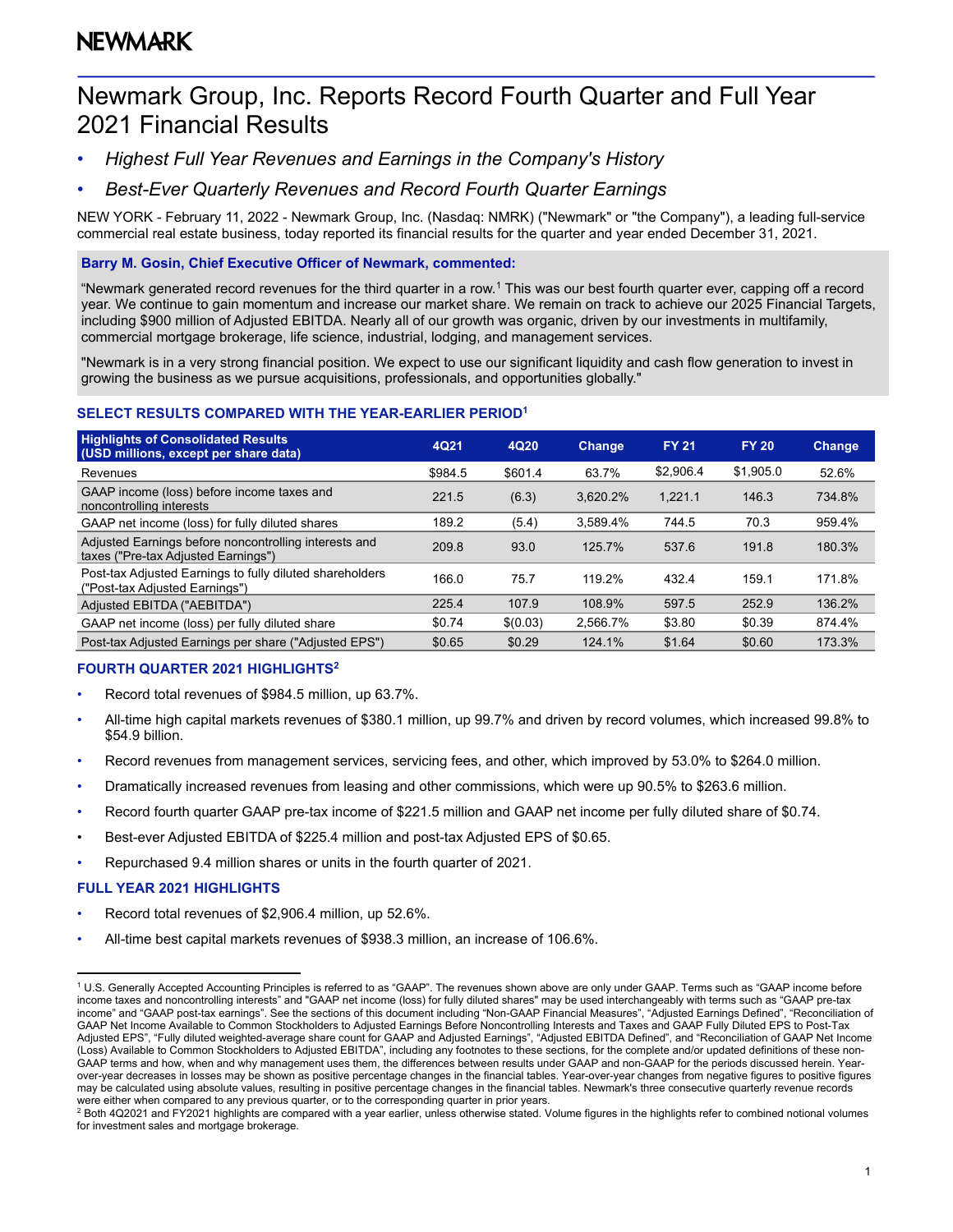- Record investment sales volumes of \$88.0 billion, up 82.8% and all-time best total debt volumes of \$50.3 billion, up 113.3%.
- Record revenues from management services, servicing fees, and other, which increased by 46.2% to \$915.7 million.
- Significantly increased revenues from leasing and other commissions, up 60.9% to \$826.9 million.
- Record GAAP pre-tax income of \$1,221.1 million and GAAP net income per fully diluted share of \$3.80, up 734.8% and 874.4%, respectively.
- Highest-ever Adjusted EBITDA of \$597.5 million and post-tax Adjusted EPS of \$1.64, which increased 136.2% and 173.3% respectively.
- Reduced year-end fully diluted share count to 250.7 million.<sup>3</sup>

#### **DISCUSSION OF FINANCIAL RESULTS**

Newmark reports Adjusted Earnings and Adjusted EBITDA excluding the Impact of Nasdaq4 and the 2021 Equity Event. Unless otherwise stated, all non-GAAP figures are shown using this non-GAAP presentation and all financial results and volume figures compare the fourth quarter of 2021 with the year-earlier period.

## **ONLINE AVAILABILITY OF INVESTOR PRESENTATION AND ADDITIONAL FINANCIAL TABLES**

Newmark's quarterly supplemental Excel tables shows revenues earnings, and other metrics for periods from 2017 through the fourth quarter of 2021. The Excel tables and the Company's quarterly financial results presentation are available for download at ir.nmrk.com. These materials include other useful information that may not be contained herein.

#### **DIVIDEND INFORMATION**

On February 10, 2022, Newmark's Board of Directors (the "Board") declared a qualified quarterly dividend of 0.01 per share payable on March 15, 2022, to Class A and Class B common stockholders of record as of March 1, 2022. The ex-dividend date will be February 28, 2022.

## **REVENUE DETAIL5**

| <b>Consolidated Revenues</b><br>(USD millions)          | 4Q21    | 4Q20    | <b>Change</b> | <b>FY 21</b> | <b>FY 20</b> | Change  |
|---------------------------------------------------------|---------|---------|---------------|--------------|--------------|---------|
| Leasing and other commissions                           | \$263.6 | \$138.4 | 90.5%         | \$826.9      | \$513.8      | 60.9%   |
| Capital markets                                         | 380.1   | 190.3   | 99.7%         | 938.3        | 454.1        | 106.6%  |
| Gains from mortgage banking activities/origination, net | 76.8    | 100.2   | $(23.4)\%$    | 225.5        | 310.9        | (27.5)% |
| Management services, servicing fees, and other          | 264.0   | 172.6   | 53.0%         | 915.7        | 626.1        | 46.2%   |
| Total revenues                                          | 984.5   | 601.4   | 63.7%         | 2.906.4      | .905.0       | 52.6%   |

Newmark's total revenue growth of 63.7% reflected the Company's ongoing market share gains and strong U.S. economic growth. Newmark once again benefited from much stronger demand across all major property types, including multifamily, office led by life science, retail, lodging, and industrial.

Newmark's investment sales volumes were up 61.7% to a quarterly record of \$36.9 billion, outperforming the Company's 2019 levels by 121.4%. On the strength of its multifamily platform, Newmark generated record quarterly total debt volumes of \$20.9 billion, up 141.1%.<sup>6</sup> Newmark's total debt volumes in multifamily were up by 129.8% to \$12.9 billion, as the Company continued its market leading growth while helping clients navigate reduced GSE lending caps. Gains from mortgage banking

 $^3$  The reduction in share count reflects the Impact of the 2021 Equity Event and ordinary course share/unit repurchases or redemptions. For the definition of the "Impact the 2021 Equity Event", see the section of this document called "Excluded Compensation-Related Items with Respect to the 2021 Equity Event under Adjusted Earnings and Adjusted EBITDA (Beginning in Third Quarter 2021, as Updated)" under "Non-GAAP Financial Measures". For additional details on how the 2021 Equity Event impacted share count, see the section of the Company's second quarter 2021 financial results press release titled "Additional Details About the<br>Impact of Nasdaq and the 2021 Equity Event" and the related Impact of Nasdaq and the 2021 Equity Event" and the related SEC filing on Form 8-K, as well as any subsequent disclosures in filings on Forms 10-Q and/or 10-K.<br><sup>4</sup> For the definition of the "Impact of Nasdaq", see the sect EBITDA (Beginning in Third Quarter 2021, as Updated)" under "Non-GAAP Financial Measures".

<sup>5</sup> The Company's total revenues include revenues related to originated mortgage servicing rights ("OMSRs") and pass-through management services revenues (which equal their related expenses). Newmark may refer to these two items together as "non-fee revenue", and the remainder of its top line as "fee revenues". In the fourth quarters of 2021 and 2020, total fee revenues were \$816.0 million and \$464.1 million, respectively, while non-fee revenues were \$168.5 million and \$137.3 million. Details on current and historical amounts for fee and non-fee revenues are available in the Company's supplemental Excel tables. Additionally, investment sales, mortgage brokerage, and GSE/FHA multifamily lending revenues are contained in two separate line items: (1) Capital markets (which consists of investment sales and non-originated mortgage brokerage); and (2) Gains from mortgage banking activities/origination, net (which the Company may also refer to as "GSE/FHA

origination" or "agency lending").<br><sup>6</sup> Newmark's investment sales figures include investment sales and equity advisory transactions, while mortgage brokerage figures include the Company's nonoriginated debt placement transactions, all measured in notional terms. Mortgage brokerage and originations together are "total debt". The Company calculates its notional origination volumes based on when loans are rate locked, which is consistent with how revenues are recorded for "Gains from mortgage banking activities/origination, net". The Company's mix of originations, and therefore revenues, can vary depending on the size of loans, as well by the categories of loans with respect to the FHA, Freddie Mac, and different Fannie Mae structures. The notional volumes reported by the GSEs are based on when loans are sold and/or securitized, and typically lag those reported by Newmark or estimates from the Mortgage Bankers' Association ("MBA") by 30 to 45 days. Newmark calculates its GSE market share based on delivery for enhanced comparability. Any overall industry investment sales market share and volume data discussed herein are preliminary and from Real Capital Analytics ("RCA") and Newmark Research, while any GSE data is from Fannie Mae, Freddie Mac, and Newmark Research. Any U.S. industry debt volumes are based on the MBA commercial/multifamily origination index.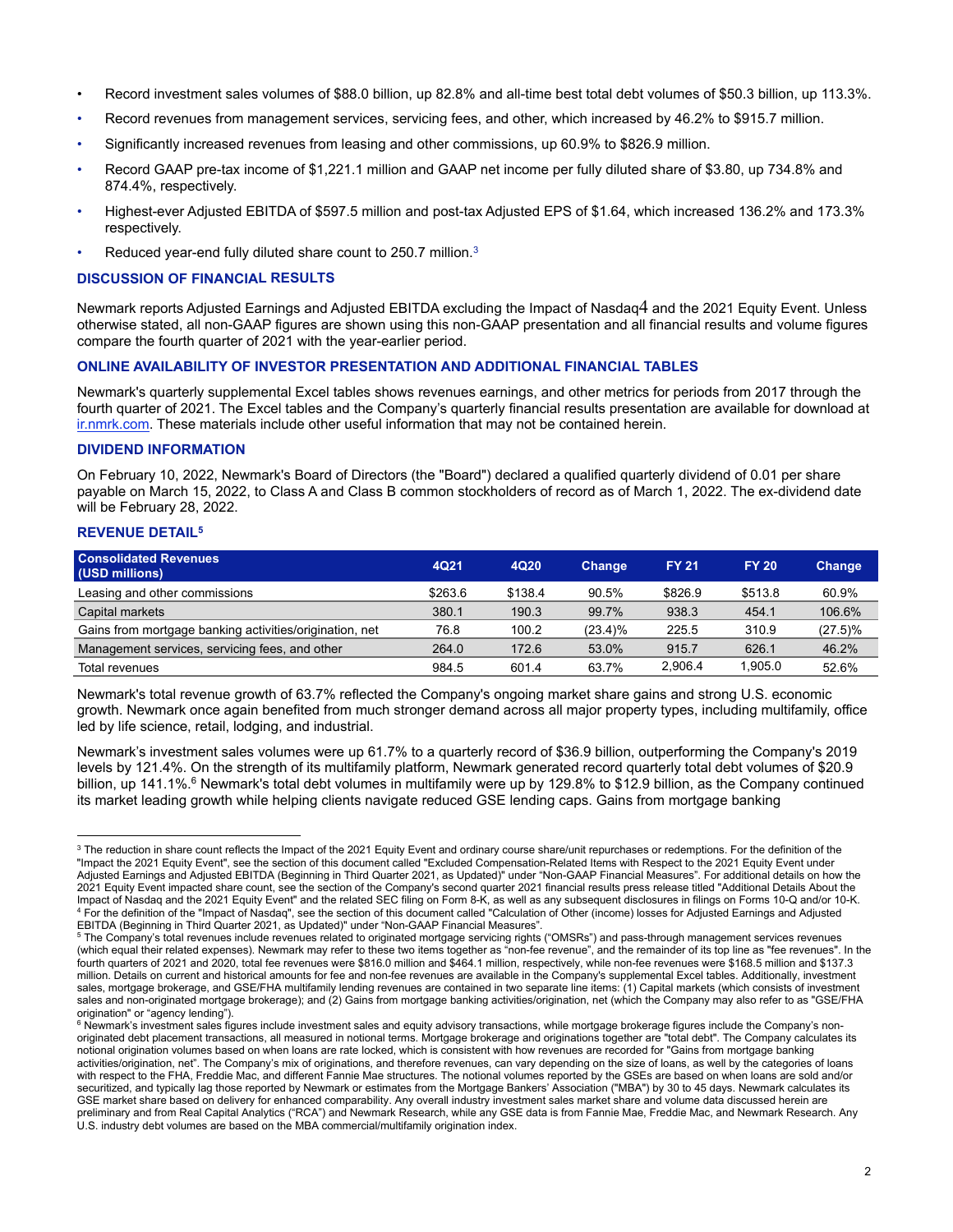activities/origination, net, were down by 23.4%, compared to the 25% year-on-year quarterly decline in overall industry activity. FHFA increased the 2022 multifamily GSE loan purchase caps by over 11% to a combined total of \$156 billion, which is expected to result in a corresponding increase in industry volumes.<sup>7</sup>

Revenues from management services, servicing fees, and other increased by 53.0%, as Newmark continued to invest in these recurring revenue businesses. This growth was led by strong improvements from Global Corporate Services, Valuation & Advisory, servicing, and the Knotel acquisition.

## **CONSOLIDATED EXPENSES8**

| <b>Consolidated Expenses</b><br>(USD millions)                                                   | 4Q21    | 4Q20    | Change     | <b>FY 21</b> | <b>FY 20</b> | <b>Change</b> |
|--------------------------------------------------------------------------------------------------|---------|---------|------------|--------------|--------------|---------------|
| Compensation and employee benefits under GAAP                                                    | \$554.0 | \$362.7 | 52.8%      | \$1.828.9    | \$1147.4     | 59.4%         |
| Equity-based compensation and allocations of net income<br>to limited partnership units and FPUs | 40.6    | 56.2    | $(27.8)\%$ | 356.3        | 130.8        | 172.5%        |
| Non-compensation expenses under GAAP                                                             | 206.1   | 121.3   | 69.8%      | 699.1        | 458.2        | 52.6%         |
| <b>Total expenses under GAAP</b>                                                                 | 800.7   | 540.2   | 48.2%      | 2.884.4      | 1.736.3      | 66.1%         |
| Compensation and employee benefits for Adjusted<br>Earnings                                      | 551.4   | 355.9   | 54.9%      | 1.619.1      | 1133.1       | 42.9%         |
| Non-compensation expenses for Adjusted Earnings                                                  | 169.0   | 81.0    | 108.6%     | 582.7        | 336.4        | 73.2%         |
| Total expenses for Adjusted Earnings                                                             | 720.4   | 437.0   | 64.9%      | 2.201.8      | 1.469.4      | 49.8%         |

Newmark's fourth quarter total expenses were up due to \$166.1 million in variable compensation related to growth in commission-based revenues, \$45.3 million dollars of higher pass-through expenses, increased costs due to higher business activity, and the impact of acquisitions.9

#### **OTHER INCOME**

| <b>Other Income (USD millions)</b>                                            | 4Q21   | 4Q20    | <b>Change</b> | <b>FY 21</b> | <b>FY 20</b> | <b>Change</b> |
|-------------------------------------------------------------------------------|--------|---------|---------------|--------------|--------------|---------------|
| Nasdag Impact                                                                 | \$46.1 | \$(1.4) | 3392.9%       | \$1,203.1    | \$111.3      | 981.0%        |
| Mark-to-market gains (losses) on non-marketable<br>investments, net           | (0.9)  | (57.3)  | 98.4%         | 1.6          | (84.2)       | 101.9%        |
| Other items, net                                                              |        | 0.3     | $(100.0)\%$   | 27.8         | (11.6)       | 339.7%        |
| Other income, net under GAAP                                                  | 45.2   | (58.4)  | $(177.4)\%$   | 1,232.5      | 15.4         | 7,903.2%      |
| Exclude:                                                                      |        |         |               |              |              |               |
| Nasdag Impact                                                                 | (44.7) | 1.6     | $(2893.8)\%$  | (1,200.2)    | (111.0)      | $(981.3)\%$   |
| Mark-to-market gains on non-marketable investments, net                       | 0.9    | 57.3    | $(98.4)\%$    | (1.6)        | 84.2         | $(101.9)\%$   |
| Other items, net                                                              |        |         | N/A           | (27.8)       | 0.9          | $(3188.9)\%$  |
| Other income (loss), net for Pre-tax Adjusted Earnings<br>and Adiusted EBITDA | 1.4    | 0.4     | 250.0%        | 2.9          | (10.5)       | 127.6%        |

Newmark's other income, net under GAAP includes gains and losses related to its Nasdaq shares.

#### **TAXES AND NONCONTROLLING INTEREST**

| Taxes (USD millions)                                                                | 4Q21   | 4Q20    | <b>Change</b> | <b>FY 21</b> | <b>FY 20</b> | <b>Change</b> |
|-------------------------------------------------------------------------------------|--------|---------|---------------|--------------|--------------|---------------|
| GAAP provision for income taxes                                                     | \$36.4 | \$(1.2) | 3.223.3%      | \$243.0      | \$37.0       | 556.8%        |
| Provision for income taxes for Adjusted Earnings                                    | 42.7   | 18.1    | 136.6%        | 101.7        | 32.8         | 209.8%        |
| Net income attributable to noncontrolling interests for<br><b>GAAP</b>              | 35.8   | (1.3)   | 2.758.2%      | 227.4        | 29.2         | 678.3%        |
| Net income attributable to noncontrolling interests for<br><b>Adjusted Earnings</b> | 1.1    | 0.5     | 104.8%        | 2.4          | 1.2          | 96.6%         |

Taxes and net income attributable to noncontrolling interests generally move in tandem with the Company's earnings.

<sup>&</sup>lt;sup>7</sup> On October 13, 2021 the Federal Housing Finance Agency ("FHFA") increased the 2022 multifamily loan purchase caps for both Fannie Mae and Freddie Mac to \$78 billion each, compared with \$70 billion each in 2021. This was based on FHFA's projections of the overall growth of the multifamily originations market.<br><sup>8</sup> Please see "Non-GAAP Financial Measures" for information on h

<sup>&</sup>lt;sup>9</sup> GAAP compensation expenses for full year 2021 included \$203.5 million of cash charges related to the 2021 Equity Event, which did not impact prior periods.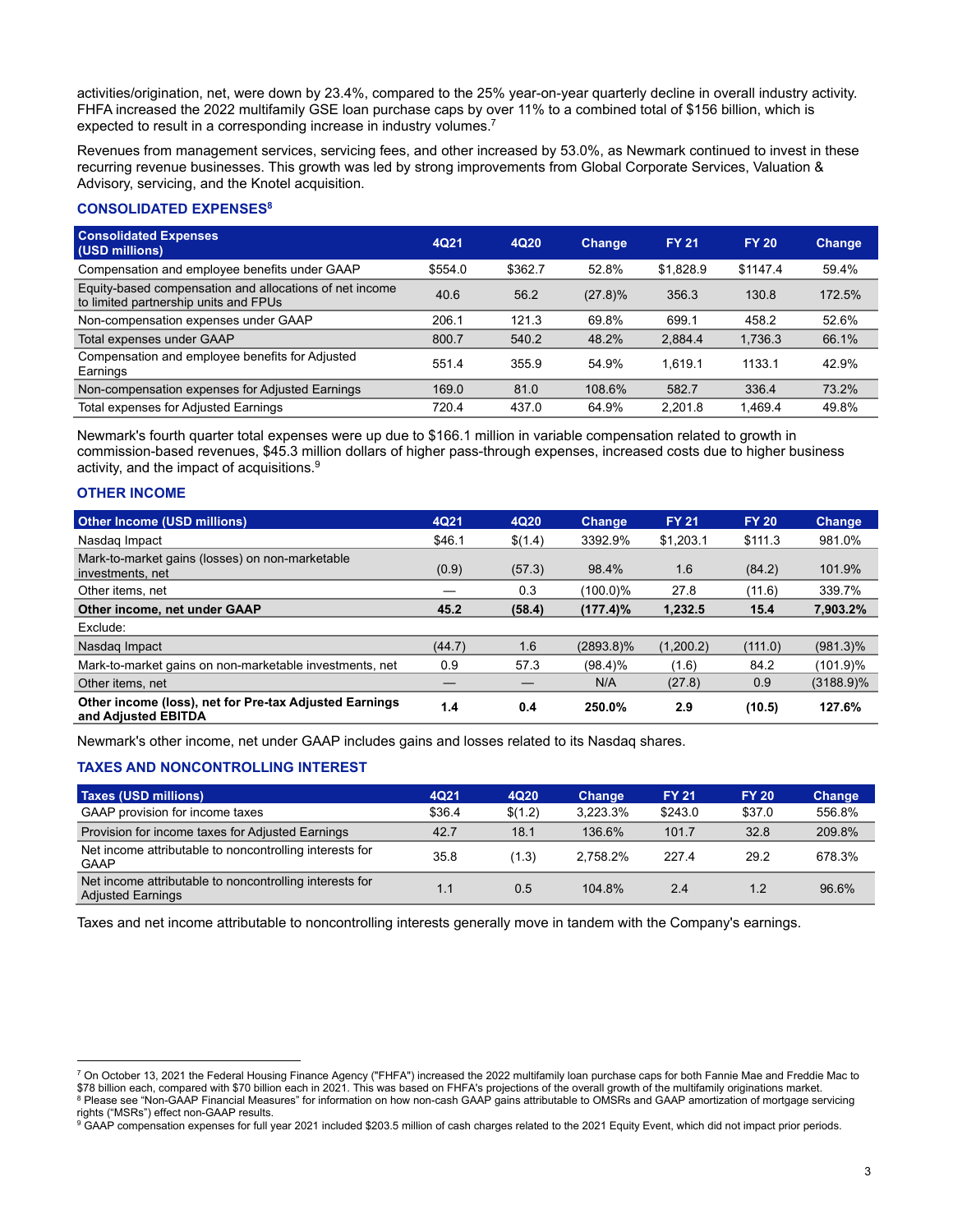## **CONSOLIDATED SHARE COUNT10**

| <b>Consolidated Share Count (shares in millions)</b>                | 4Q21  | 4Q20  | <b>Change</b> | <b>FY 21</b> | <b>FY 20</b> | <b>Change</b> |
|---------------------------------------------------------------------|-------|-------|---------------|--------------|--------------|---------------|
| Fully diluted weighted-average share count under GAAP               | 254.3 | 180.8 | 40.6%         | 195.8        | 179.7        | 9.0%          |
| Fully diluted weighted-average share count for Adjusted<br>Earnings | 254.3 | 264.9 | $(4.0)\%$     | 264.0        | 264.9        | (0.3)%        |
| Fully diluted period-end share count                                | 250.7 | 262.7 | (4.6)%        | 250.7        | 262.7        | (4.6)%        |

Inclusive of both repurchases and the 2021 Equity Event, Newmark lowered its fully diluted share count by a gross total of 36.7 million in 2021 for a total of approximately \$497 million. These reductions were partially offset by issuance related to ordinary equity-based compensation. In addition, Newmark's fully diluted share count moves in tandem with its stock price over a given period, all else equal, due to the treatment of RSUs under the treasury stock method. Therefore, the increase in the Company's stock price during 2021 drove the 7.8 million RSU-related increase in its fully diluted share count. Newmark's gross share count reduction is summarized in the table below, which reflects both ordinary course buybacks under the \$400 million share repurchase and unit redemption plan and the separate 2021 Equity Event.

| <b>Fully Diluted Share Count Reduction</b>               | 4021    | <b>FY 21</b> |
|----------------------------------------------------------|---------|--------------|
| Share and/or units repurchased or redeemed (in millions) |         | 36.7         |
| Average price per share/unit                             | \$15.98 | \$13.53      |

#### **SHARE REPURCHASE AND UNIT REDEMPTION AUTHORIZATION**

On February 10, 2022, the Board reauthorized Newmark's share repurchase and unit redemption authorization to \$400 million. In addition, the Company's Chairman Howard W. Lutnick has advised that he intends to use the after-tax amount received in 2021 with respect to his one-time bonus to purchase Newmark Class A Common Stock in the open market.

## **SELECT BALANCE SHEET DATA<sup>11</sup>**

| <b>Select Balance Sheet Data</b><br>(USD millions) | <b>December 31, 2021</b> | December 31, 2020 |
|----------------------------------------------------|--------------------------|-------------------|
| Cash and cash equivalents                          | \$180.1                  | \$191.4           |
| Liquidity                                          | 564.7                    | 191.5             |
| Long-term debt                                     | 545.2                    | 680.4             |
| <b>Total Equity</b>                                | 1,686.8                  | 941.2             |

Newmark had no net debt as of December 31, 2021. The significant year-on-year improvement in its balance sheet metrics reflected the \$1,215.6 million of Nasdaq-related gains in 2021 and cash generated by the business, partially offset by \$484.4 million of cash used with respect to the 2021 Equity Event (of which \$203.4 million related to a 16.3 million reduction in fully diluted shares); the ordinary course repurchase or redemption of 20.5 million shares and/or units for \$293.7 million; the repayment of the remaining \$140.0 million outstanding on Newmark's revolving credit facility; \$69.8 million of cash used for acquisitions; and ordinary movements in working capital. Newmark's strong financial position, continued cash flow generation, and \$465 million undrawn credit facility provide the Company with ample means to invest in growth, return capital to shareholders, and continue to operate with investment-grade credit metrics.

#### **OUTLOOK FOR 2022**

| 2022 Metric (USD in millions, except tax rate) | 2021 Actual | <b>Guidance</b> | <b>Change YoY</b> |
|------------------------------------------------|-------------|-----------------|-------------------|
| FY Total Revenues                              | \$2.906.4   | $3.000 - 3.100$ | $3\% - 7\%$       |
| <b>FY Adiusted EBITDA</b>                      | 597.5       | $620 - 650$     | $4\% - 9\%$       |
| FY Adjusted Earnings Tax Rate                  | 18.9%       | 17% - 19%       |                   |

<sup>&</sup>lt;sup>10</sup> "Spot" may be used interchangeably with the end-of-period share count. Newmark's fully diluted period-end share count for Adjusted Earnings as of December 31, 2021 included 194.0 million Class A common shares, 21.3 million Class B common shares, (25.8) million of treasury stock, 52.8 million limited partnership units and 8.3 million of other share equivalents. Newmark's fully diluted period-end share count for Adjusted Earnings as of December 31, 2020 included 166.7 million Class A common shares, 21.3 million Class B common shares, (5.5) million of treasury stock, 79.7 million limited partnership units and 0.6 million of other share equivalents. In addition, the fully diluted weighted-average share count under GAAP may differ from the fully diluted weighted-average share count for Adjusted Earnings in order

to avoid anti-dilution in certain periods. This also impacts GAAP net income for fully diluted shares.<br><sup>11</sup> "Total equity" in this table is the sum of "redeemable partnership interests," "noncontrolling interests" and "tot excludes "Warehouse facilities collateralized by U.S. Government Sponsored Enterprises". Newmark uses its warehouse lines and repurchase agreements for shortterm funding of mortgage loans originated under its GSE and FHA lending programs, and such amounts are generally offset by "Loans held for sale, at fair value" on the balance sheet. These loans are typically sold within 45 days. Loans made using Newmark's warehouse lines are recourse to Berkeley Point Capital LLC, but nonrecourse to Newmark Group. "Liquidity", when shown, excludes marketable securities that have been financed. See the section titled "Liquidity Defined" and the related reconciliation tables later in this document. "Net debt", when used, is defined as total debt, net of cash or, if applicable, total liquidity. Nasdaq-related gains includes dividend income and other Nasdaq-related items impacting the balance sheet. As of December 31, 2021, Newmark's liquidity reflected 2,497,831 shares of Nasdaq on its balance sheet worth \$524.6 million, of which \$140.0 million was financed. As of February 10, 2022, Newmark held just under 1.1 million shares of Nasdaq worth approximately \$192 million.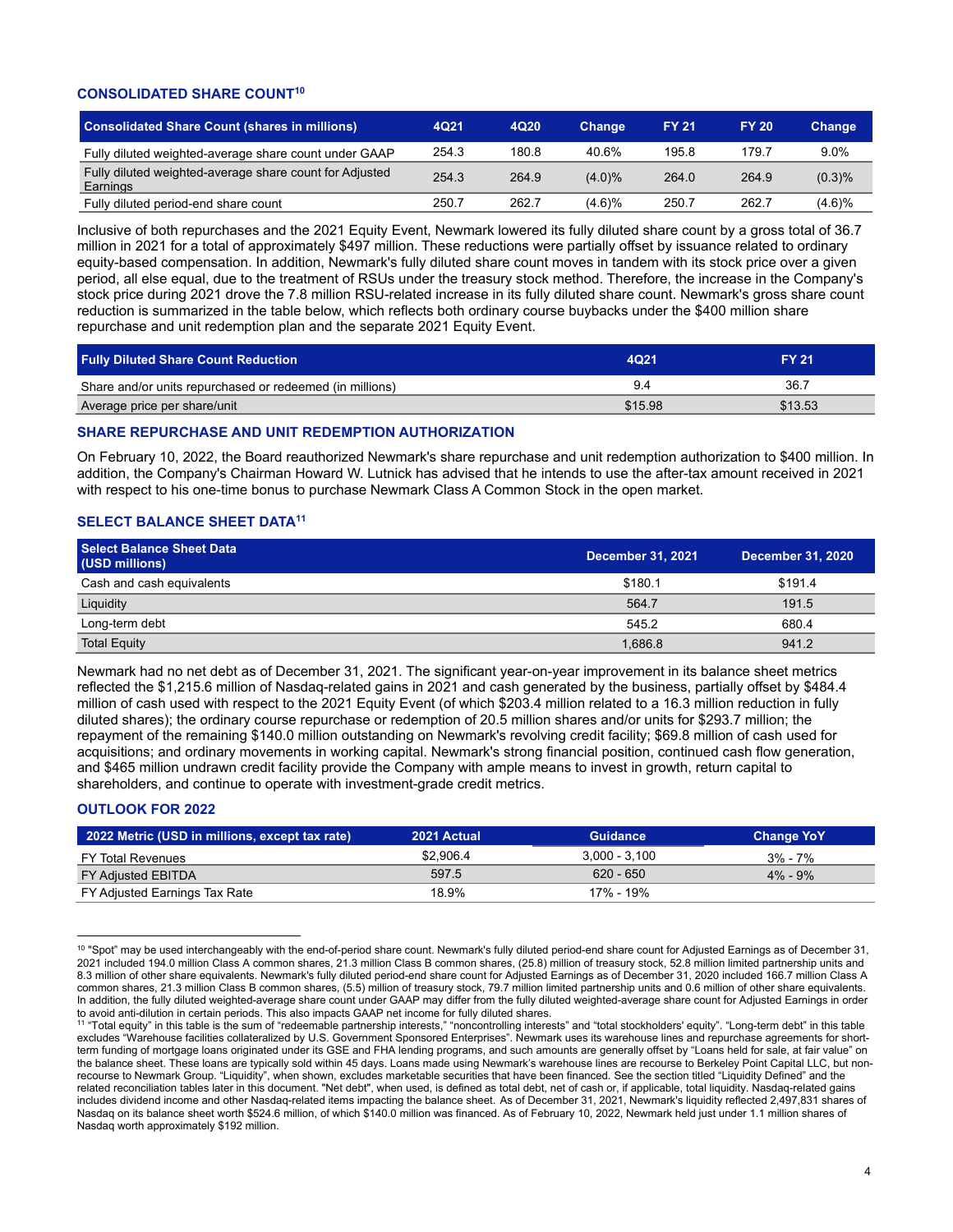The Company's guidance excludes the potential impact of any material future acquisitions. This outlook is also subject to change based on various macroeconomic, social, political, and other factors, including the COVID-19 pandemic.

#### **REVENUE RECAST**

In order to better reflect how Newmark organizes its businesses and to improve comparability with its peers, the Company will adjust its line items under "Revenue Detail" beginning with the first quarter of 2022. "Gains from mortgage banking activities/origination, net" will be combined with mortgage brokerage revenues and be recorded as "Commercial mortgage origination, net", while investment sales will become a stand-alone line-item. This change in presentation will have no impact on any period's consolidated revenues or earnings. Revenues under the current and recast revenue line items are in the Company's supplemental excel tables. The Company will continue providing additional details with respect to its GSE/FHA lending business in its quarterly filing on Forms 10-Q and 10-K.

## **CONFERENCE CALL AND INVESTOR PRESENTATION**

Newmark will host a conference call at 10:00 a.m. ET today to discuss these results. A webcast of the call, along with an investor presentation summarizing the Company's Non-GAAP results, is expected to be accessible via the following site: ir.nmrk.com or https://events.q4inc.com/attendee/457013129. A webcast replay of the conference call is expected to be accessible at the same websites within 24 hours of the live call and will be available for 365 days following the call.

The Company highly recommends that investors use the webcast to access the call to avoid experiencing extended wait times via the dial-in phone numbers. Participants who cannot access the webcast are strongly encouraged to pre-register to gain immediate access to the call and bypass the live operator. Pre-registration may be completed at any time by accessing the preregistration link on Newmark's Investor Relations website, ir.nmrk.com, or by navigating to:

https://www.incommglobalevents.com/registration/q4inc/9652/newmark-group-inc-reports-fourth-quarter-2021-financial-results/

Participants who have not pre-registered may join the call using the following information:

#### **LIVE CONFERENCE CALL DETAILS**

| Date – Start Time:      | 2/11/2022 at 10:00 a.m. ET      |
|-------------------------|---------------------------------|
| U.S. Toll Free / Local: | 1-844-200-6205 / 1-646-904-5544 |
| All Other Locations:    | 1-929-526-1599                  |
| Passcode:               | 316731                          |

## **REPLAY**

| Expected Available From - To: | 2/11/2022 at 1:00 p.m. ET - 2/18/2022 at 11:59 p.m. ET |
|-------------------------------|--------------------------------------------------------|
| U.S. Toll Free / Local:       | 1-866-813-9403 / 1-929-458-6194                        |
| Canada Local:                 | 1-226-828-7578                                         |
| All Other Locations:          | 44-204-525-0658                                        |
| Passcode:                     | 211206                                                 |

A list of minimum system requirements can be found here:

https://event.on24.com/view/help/index.html?text\_language\_id=en&fh=true&ngwebcast=true

(Note: If clicking on any of the above links does not open up a new web page, you may need to cut and paste the above URLs into your browser's address bar.)

#### **OTHER USEFUL INFORMATION**

Throughout this document, certain reclassifications may have been made to previously reported amounts to conform to the current presentation and to show results on a consistent basis across periods. Unless otherwise stated, any such changes would have had no impact on consolidated revenues or earnings under GAAP or for Adjusted Earnings, all else being equal. Certain numbers in the tables or elsewhere throughout this document may not sum due to rounding. Rounding may have also impacted the presentation of certain year-on-year percentage changes.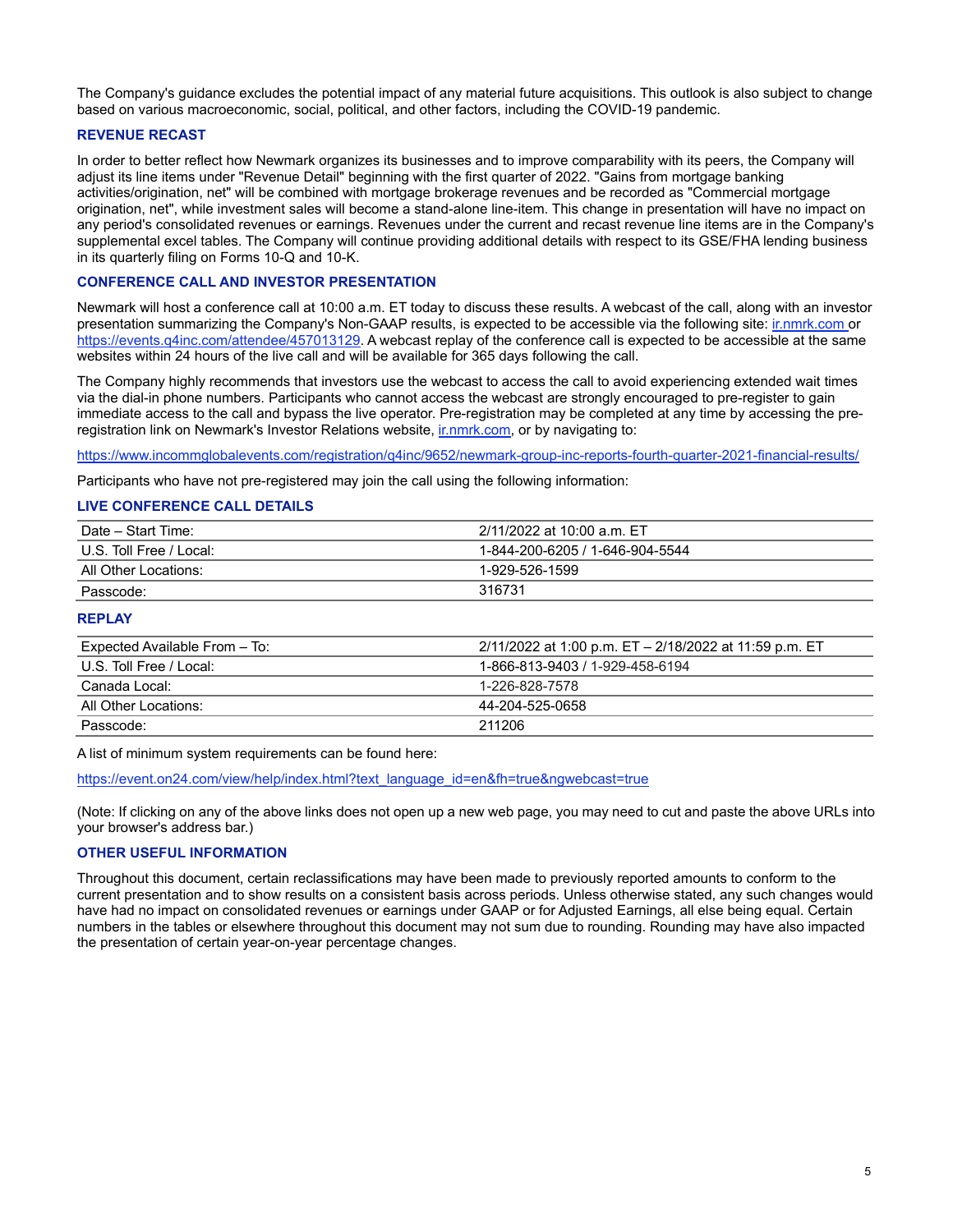## **NEWMARK GROUP, INC. CONSOLIDATED BALANCE SHEETS (in thousands) (unaudited)**

|                                                                                |                            | December 31,<br>2021 |    | December 31,<br>2020 |  |
|--------------------------------------------------------------------------------|----------------------------|----------------------|----|----------------------|--|
| Assets                                                                         |                            |                      |    |                      |  |
| <b>Current Assets:</b>                                                         |                            |                      |    |                      |  |
| Cash and cash equivalents                                                      | \$                         | 180,131              | \$ | 191,448              |  |
| Restricted cash                                                                |                            | 75,168               |    | 66,951               |  |
| Marketable securities                                                          |                            | 524,569              |    | 33,283               |  |
| Loans held for sale, at fair value                                             |                            | 1,072,479            |    | 1,086,805            |  |
| Receivables, net                                                               |                            | 580,408              |    | 376,795              |  |
| Receivables from related parties                                               |                            | 8,260                |    |                      |  |
| Other current assets                                                           |                            | 82,039               |    | 63,790               |  |
| Total current assets                                                           |                            | 2,523,054            |    | 1,819,072            |  |
| Goodwill                                                                       |                            | 657,131              |    | 560,332              |  |
| Mortgage servicing rights, net                                                 |                            | 550,302              |    | 494,729              |  |
| Loans, forgivable loans and other receivables from employees and partners, net |                            | 453,345              |    | 454,270              |  |
| Right-of-use assets                                                            |                            | 607,148              |    | 190,469              |  |
| Fixed assets, net                                                              |                            | 135,756              |    | 96,367               |  |
| Other intangible assets, net                                                   |                            | 76,199               |    | 44,289               |  |
| Other assets                                                                   |                            | 213,776              |    | 322,922              |  |
| <b>Total assets</b>                                                            | \$                         | 5,216,711            | \$ | 3,982,450            |  |
| <b>Liabilities and Equity:</b>                                                 |                            |                      |    |                      |  |
| <b>Current Liabilities:</b>                                                    |                            |                      |    |                      |  |
| Warehouse facilities collateralized by U.S. Government Sponsored Enterprises   | \$                         | 1,050,693            | \$ | 1,061,202            |  |
| Accrued compensation                                                           |                            | 463,569              |    | 279,872              |  |
| Accounts payable, accrued expenses and other liabilities                       |                            | 517,815              |    | 326,548              |  |
| Repurchase agreements and securities loaned                                    |                            | 140,007              |    | 33,278               |  |
| Payables to related parties                                                    |                            | 10,762               |    | 4,392                |  |
| Total current liabilities                                                      |                            | 2,182,846            |    | 1,705,292            |  |
| Long-term debt                                                                 |                            | 545,239              |    | 680,385              |  |
| Right-of-use liabilities                                                       |                            | 586,583              |    | 218,629              |  |
| Other long-term liabilities                                                    |                            | 215,261              |    | 436,952              |  |
| <b>Total liabilities</b>                                                       | $\boldsymbol{\mathsf{\$}}$ | 3,529,929            | \$ | 3,041,258            |  |
| Equity:                                                                        |                            |                      |    |                      |  |
| Total equity (1)                                                               |                            | 1,686,782            |    | 941,192              |  |
| Total liabilities and equity                                                   | \$                         | 5,216,711            | \$ | 3,982,450            |  |

(1) Includes "redeemable partnership interests," "noncontrolling interests" and "total stockholders' equity."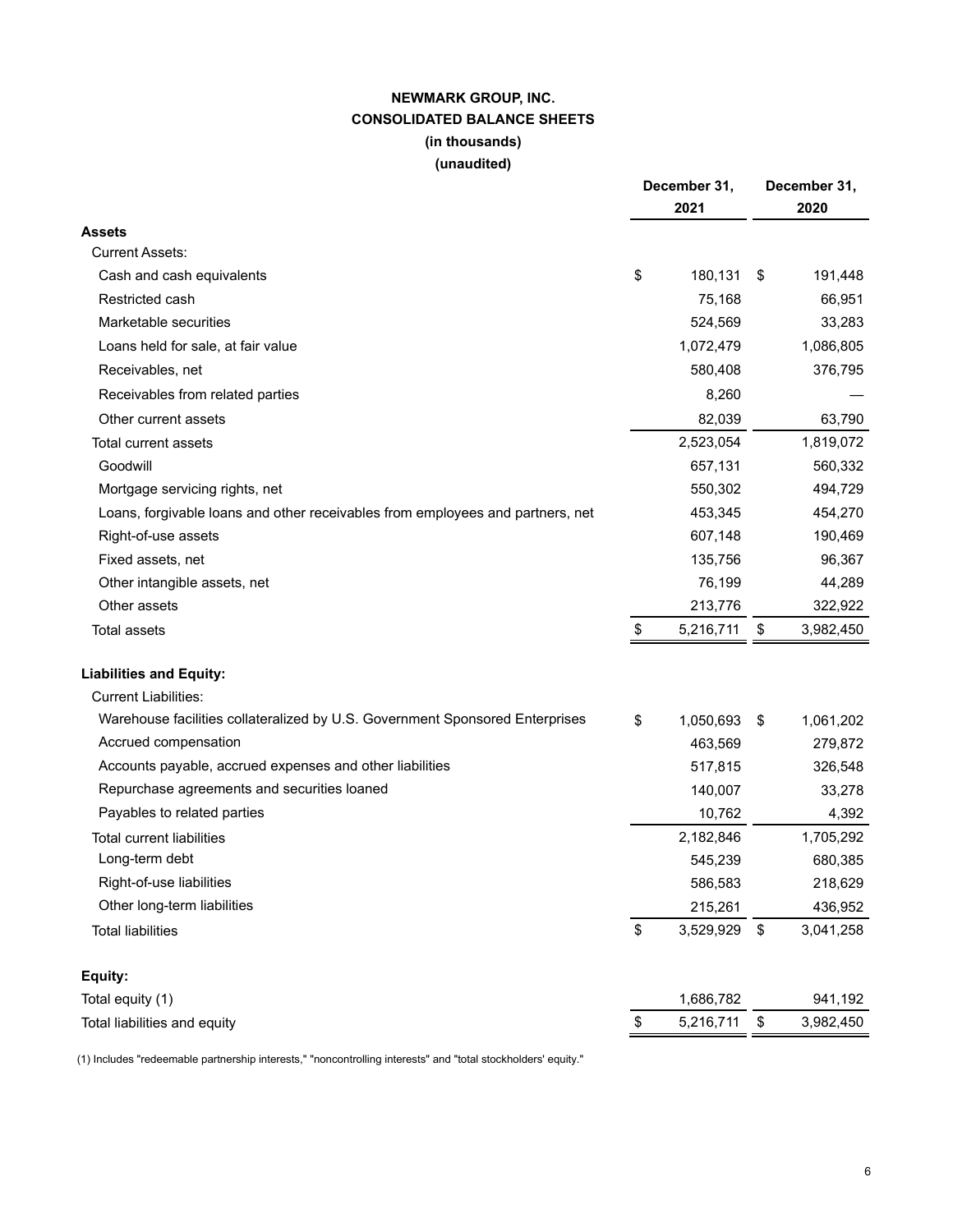## **NEWMARK GROUP, INC. CONSOLIDATED STATEMENTS OF OPERATIONS (in thousands, except per share data)**

#### **(unaudited)**

|                                                                                                  | <b>Three Months Ended</b><br>December 31, |          |    |              |    | Year Ended December 31, |    |           |  |
|--------------------------------------------------------------------------------------------------|-------------------------------------------|----------|----|--------------|----|-------------------------|----|-----------|--|
| <b>Revenues:</b>                                                                                 |                                           | 2021     |    | 2020         |    | 2021                    |    | 2020      |  |
| Commissions                                                                                      | \$                                        | 643,682  | \$ | 328,645      | \$ | 1,765,247               | \$ | 967,948   |  |
| Gains from mortgage banking activities/origination, net                                          |                                           | 76,798   |    | 100,228      |    | 225,481                 |    | 310,914   |  |
| Management services, servicing fees and other                                                    |                                           | 263,986  |    | 172,553      |    | 915,715                 |    | 626,136   |  |
| Total revenues                                                                                   |                                           | 984,466  |    | 601,426      |    | 2,906,443               |    | 1,904,998 |  |
| <b>Expenses:</b>                                                                                 |                                           |          |    |              |    |                         |    |           |  |
| Compensation and employee benefits                                                               |                                           | 554,008  |    | 362,676      |    | 1,828,887               |    | 1,147,360 |  |
| Equity-based compensation and allocations of net income to limited<br>partnership units and FPUs |                                           | 40,603   |    | 56,215       |    | 356,347                 |    | 130,759   |  |
| Total compensation and employee benefits                                                         |                                           | 594,611  |    | 418,891      |    | 2,185,234               |    | 1,278,119 |  |
| Operating, administrative and other                                                              |                                           | 159,077  |    | 79,322       |    | 553,623                 |    | 294,405   |  |
| Fees to related parties                                                                          |                                           | 6,093    |    | 5,447        |    | 23,789                  |    | 22,573    |  |
| Depreciation and amortization                                                                    |                                           | 40,925   |    | 36,580       |    | 121,729                 |    | 141,193   |  |
| Total non-compensation expenses                                                                  |                                           | 206,095  |    | 121,349      |    | 699,141                 |    | 458,171   |  |
| Total operating expenses                                                                         |                                           | 800,706  |    | 540,240      |    | 2,884,375               |    | 1,736,290 |  |
| Other income, net:                                                                               |                                           |          |    |              |    |                         |    |           |  |
| Other income, net                                                                                |                                           | 45,173   |    | (58,367)     |    | 1,232,495               |    | 15,290    |  |
| Total other income, net                                                                          |                                           | 45,173   |    | (58, 367)    |    | 1,232,495               |    | 15,290    |  |
| Income from operations                                                                           |                                           | 228,933  |    | 2,819        |    | 1,254,563               |    | 183,998   |  |
| Interest expense, net                                                                            |                                           | (7, 439) |    | (9, 111)     |    | (33, 473)               |    | (37, 728) |  |
| Income before income taxes and noncontrolling interests                                          |                                           | 221,494  |    | (6, 292)     |    | 1,221,090               |    | 146,270   |  |
| Provision for income taxes                                                                       |                                           | 36,386   |    | (1, 165)     |    | 242,958                 |    | 36,993    |  |
| Consolidated net income                                                                          |                                           | 185,108  |    | (5, 127)     |    | 978,132                 |    | 109,277   |  |
| Less: Net income attributable to noncontrolling interests                                        |                                           | 35,779   |    | (1,346)      |    | 227,406                 |    | 29,217    |  |
| Net income available to common stockholders                                                      | \$                                        | 149,329  | \$ | $(3,781)$ \$ |    | 750,726                 | \$ | 80,060    |  |
| Per share data:                                                                                  |                                           |          |    |              |    |                         |    |           |  |
| Basic earnings per share<br>Net income available to common stockholders (1)                      | \$                                        | 149,329  | \$ | $(5,422)$ \$ |    | 744,526                 | \$ | 70,281    |  |
| Basic earnings per share                                                                         | \$                                        | 0.77     | \$ | $(0.03)$ \$  |    | 3.91                    | \$ | 0.39      |  |
| Basic weighted-average shares of common stock outstanding                                        |                                           | 192,742  |    | 180,830      |    | 190,179                 |    | 179,106   |  |
| Fully diluted earnings per share                                                                 |                                           |          |    |              |    |                         |    |           |  |
| Net income for fully diluted shares (1)                                                          | \$                                        | 189,197  | \$ | $(5,422)$ \$ |    | 744,526                 | \$ | 70,281    |  |
| Fully diluted earnings per share                                                                 | \$                                        | 0.74     | \$ | $(0.03)$ \$  |    | 3.80                    | \$ | 0.39      |  |
| Fully diluted weighted-average shares of common stock<br>outstanding                             |                                           | 254,318  |    | 180,830      |    | 195,813                 |    | 179,690   |  |
| Dividends declared per share of common stock                                                     | \$                                        | 0.01     | \$ | 0.01         | \$ | 0.04                    | \$ | 0.13      |  |
| Dividends paid per share of common stock                                                         | \$                                        | 0.01     | \$ | 0.01         | \$ | 0.04                    | \$ | 0.13      |  |

(1) Includes a reduction for dividends on preferred stock or exchangeable preferred partnership units of \$0.0 million and \$6.2 million for the three months and year ended December 31, 2021, respectively, and \$1.6 million and \$9.8 million for the three months and year ended December 31, 2020, respectively. (see Note 1 - and Basis of Presentation" in the Company's most recently filed Form 10-Q or Form 10-K.)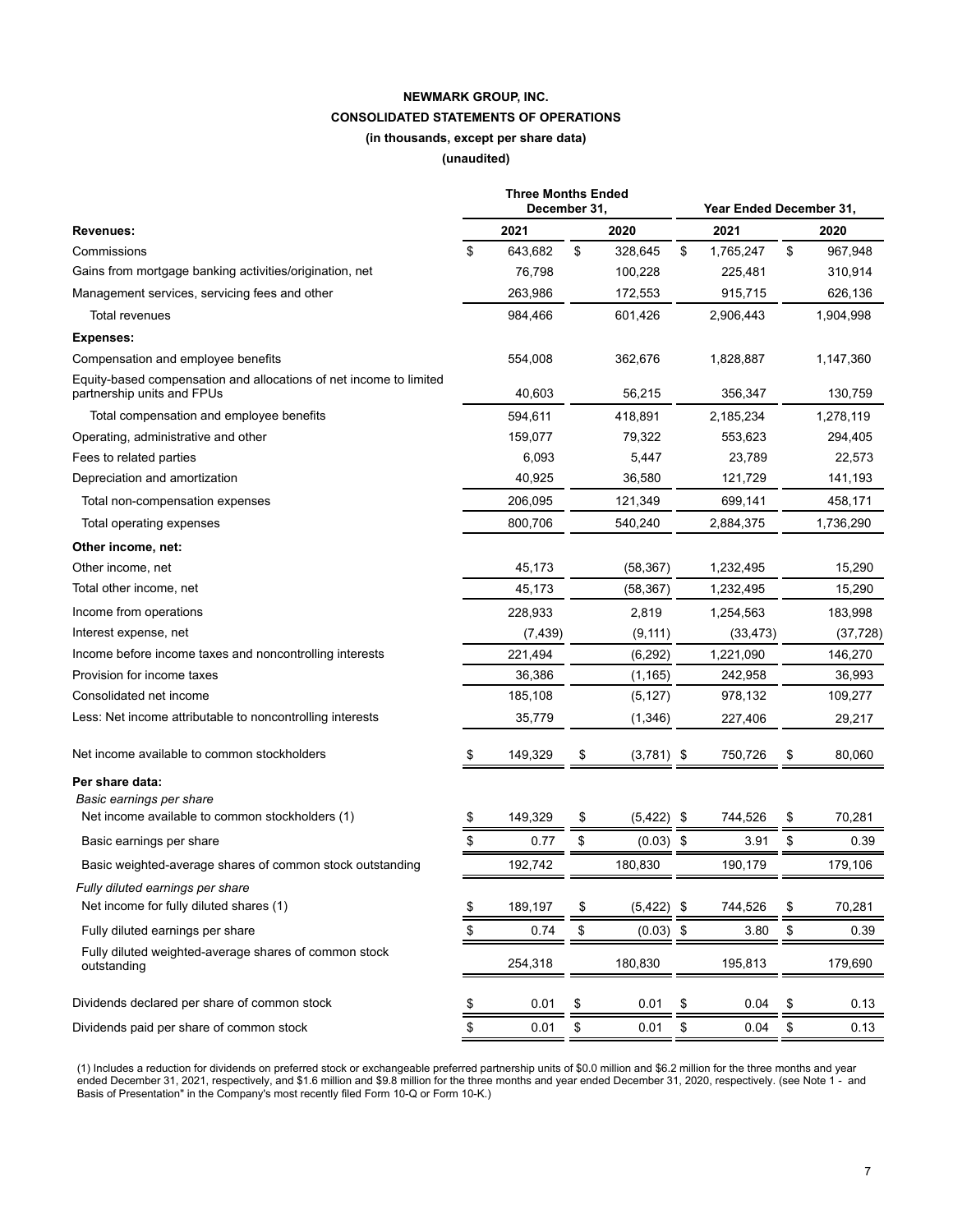#### **NEWMARK GROUP INC.**

## **SUMMARIZED CONDENSED CONSOLIDATED STATEMENT OF CASH FLOWS**

## **(In thousands)**

#### **(unaudited)**

|                                                                                                  | <b>Three Months Ended</b><br>December 31. |    |           | Year Ended December 31, |    |            |
|--------------------------------------------------------------------------------------------------|-------------------------------------------|----|-----------|-------------------------|----|------------|
|                                                                                                  | 2021                                      |    | 2020      | 2021                    |    | 2020       |
| Net cash provided by (used in) operating activities                                              | \$<br>266,647                             | \$ | 563,356   | \$<br>$(59,910)$ \$     |    | (777, 694) |
| Net cash (used in) provided by investing activities                                              | 29,100                                    |    | (16, 108) | 453.088                 |    | (3,602)    |
| Net cash (used in) provided by financing activities                                              | (285,653)                                 |    | (625,511) | (396,278)               |    | 817,823    |
| Net (decrease) increase in cash and cash equivalents and<br>restricted cash                      | 10.094                                    |    | (78, 263) | (3, 100)                |    | 36,527     |
| Cash and cash equivalents and restricted cash at beginning<br>of period                          | 245,205                                   |    | 336.662   | 258,399                 |    | 221,872    |
| Cash and cash equivalents and restricted cash at end of<br>period                                | \$<br>255.299                             | \$ | 258.399   | \$<br>255.299           | \$ | 258,399    |
| Net cash provided by (used in) operating activities excluding<br>loan originations and sales (1) | \$<br>138.934                             | \$ | 112.427   | \$<br>$(74, 236)$ \$    |    | 93.822     |

(1) Reflects \$484.4 million of cash used with respect to the 2021 Equity Event. Of this amount, \$203.5 million related to the 16.3 million reduction in fully diluted shares, and \$280.9 million related to amounts paid on behalf of, or to partners for withholding taxes related to unit exchanges and/or redemptions, cash paid for redemption of HDUs, and other items. But for these uses of cash, net cash provided by operating activities excluding loan originations and sales would have been \$410.2 million in the year ended December 31, 2021. Includes payments for new hires and producers in the amount of \$5.5 million and \$17.4 million for the three months and year ended December 31, 2021, respectively, and \$5.2 million and \$72.7 million for the three months and year ended December 31, 2020, respectively.

The Condensed Consolidated Statements of Cash Flows are presented in summarized form. For complete Condensed Consolidated Statements of Cash Flows, please refer to Newmark's Annual Report on Form 10-K for the year ended December 31, 2021, to be filed with the Securities and Exchange Commission in the near future.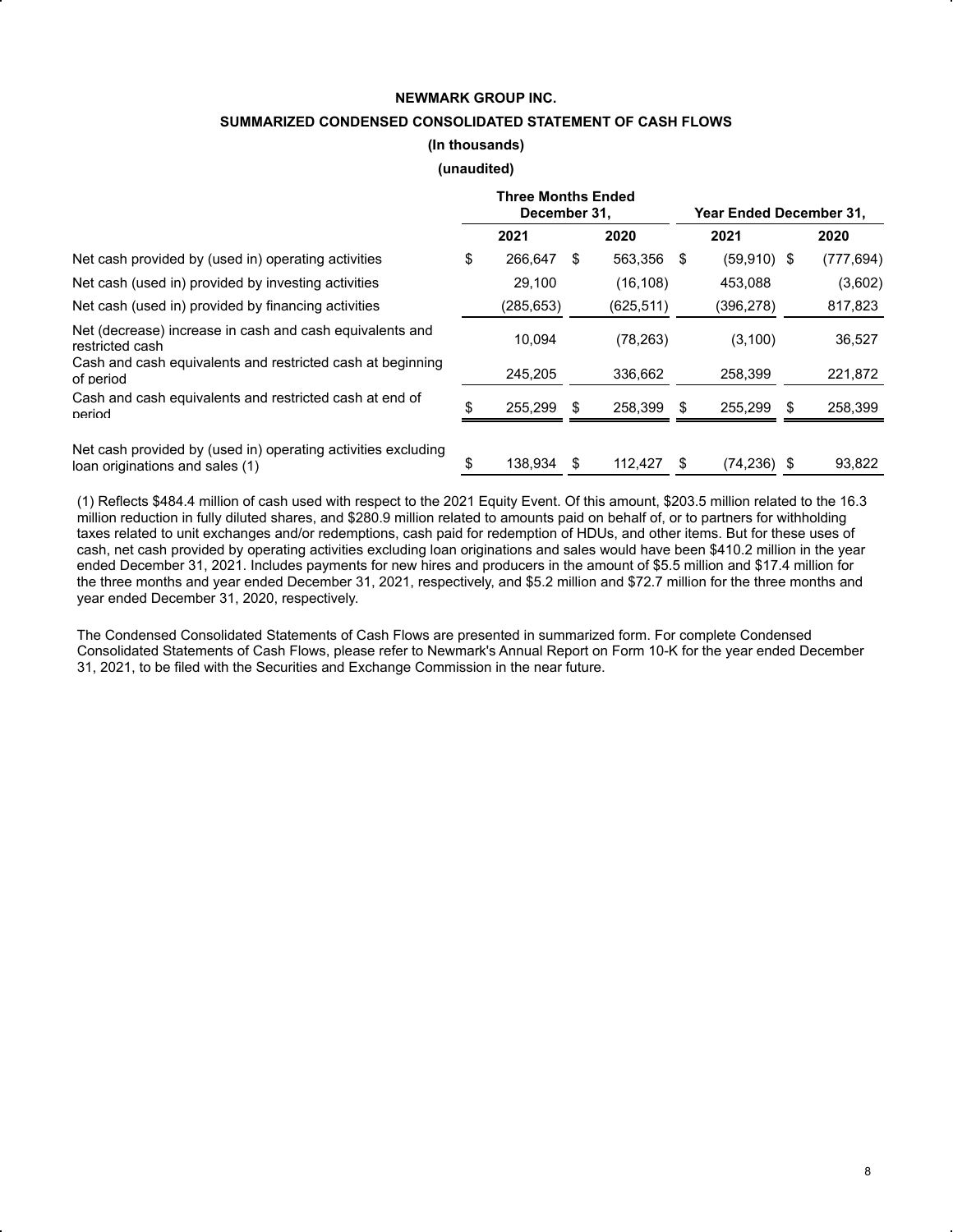#### **NON-GAAP FINANCIAL MEASURES**

This document contains non-GAAP financial measures that differ from the most directly comparable measures calculated and presented in accordance with Generally Accepted Accounting Principles in the United States ("GAAP"). Non-GAAP financial measures used by the Company include "Adjusted Earnings before noncontrolling interests and taxes", which is used interchangeably with "pre-tax Adjusted Earnings"; "Post-tax Adjusted Earnings to fully diluted shareholders", which is used interchangeably with "post-tax Adjusted Earnings"; "Adjusted EBITDA"; and "Liquidity". The definitions of these terms are below.

## **ADJUSTED EARNINGS DEFINED**

Newmark uses non-GAAP financial measures, including "Adjusted Earnings before noncontrolling interests and taxes" and "Post-tax Adjusted Earnings to fully diluted shareholders", which are supplemental measures of operating results used by management to evaluate the financial performance of the Company and its consolidated subsidiaries. Newmark believes that Adjusted Earnings best reflect the operating earnings generated by the Company on a consolidated basis and are the earnings which management considers when managing its business.

As compared with "Income (loss) before income taxes and noncontrolling interests" and "Net income (loss) for fully diluted shares", both prepared in accordance with GAAP, Adjusted Earnings calculations primarily exclude certain non-cash items and other expenses that generally do not involve the receipt or outlay of cash by the Company and/or which do not dilute existing stockholders. In addition, Adjusted Earnings calculations exclude certain gains and charges that management believes do not best reflect the ordinary results of Newmark. Adjusted Earnings is calculated by taking the most comparable GAAP measures and making adjustments for certain items with respect to compensation expenses, non-compensation expenses, and other income, as discussed below.

### **CALCULATIONS OF COMPENSATION ADJUSTMENTS FOR ADJUSTED EARNINGS AND ADJUSTED EBITDA**

#### Treatment of Equity-Based Compensation under Adjusted Earnings and Adjusted EBITDA

The Company's Adjusted Earnings and Adjusted EBITDA measures exclude all GAAP charges included in the line item "Equitybased compensation and allocations of net income to limited partnership units and FPUs" (or "equity-based compensation" for purposes of defining the Company's non-GAAP results) as recorded on the Company's GAAP Consolidated Statements of Operations and GAAP Consolidated Statements of Cash Flows. These GAAP equity-based compensation charges reflect the following items:

- Charges with respect to grants of exchangeability, which reflect the right of holders of limited partnership units with no capital accounts, such as LPUs and PSUs, to exchange these units into shares of common stock, or into partnership units with capital accounts, such as HDUs, as well as cash paid with respect to taxes withheld or expected to be owed by the unit holder upon such exchange. The withholding taxes related to the exchange of certain non-exchangeable units without a capital account into either common shares or units with a capital account may be funded by the redemption of preferred units such as PPSUs.
- Charges with respect to preferred units. Any preferred units would not be included in the Company's fully diluted share count because they cannot be made exchangeable into shares of common stock and are entitled only to a fixed distribution. Preferred units are granted in connection with the grant of certain limited partnership units that may be granted exchangeability or redeemed in connection with the grant of shares of common stock at ratios designed to cover any withholding taxes expected to be paid. This is an acceptable alternative to the common practice among public companies of issuing the gross amount of shares to employees, subject to cashless withholding of shares, to pay applicable withholding taxes.
- GAAP equity-based compensation charges with respect to the grant of an offsetting amount of common stock or partnership units with capital accounts in connection with the redemption of non-exchangeable units, including PSUs and LPUs.
- Charges related to amortization of RSUs and limited partnership units.
- Charges related to grants of equity awards, including common stock or partnership units with capital accounts.
- Allocations of net income to limited partnership units and FPUs. Such allocations represent the pro-rata portion of post-tax GAAP earnings available to such unit holders.

The amount of certain quarterly equity-based compensation charges is based upon the Company's estimate of such expected charges during the annual period, as described further below under "Methodology for Calculating Adjusted Earnings Taxes".

Virtually all of Newmark's key executives and producers have equity or partnership stakes in the Company and its subsidiaries and generally receive deferred equity or limited partnership units as part of their compensation. A significant percentage of Newmark's fully diluted shares are owned by its executives, partners, and employees. The Company issues limited partnership units as well as other forms of equity-based compensation, including grants of exchangeability into shares of common stock, to provide liquidity to its employees, to align the interests of its employees and management with those of common stockholders, to help motivate and retain key employees, and to encourage a collaborative culture that drives cross-selling and growth.

All share equivalents that are part of the Company's equity-based compensation program, including REUs, PSUs, LPUs, certain HDUs, and other units that may be made exchangeable into common stock, as well as RSUs (which are recorded using the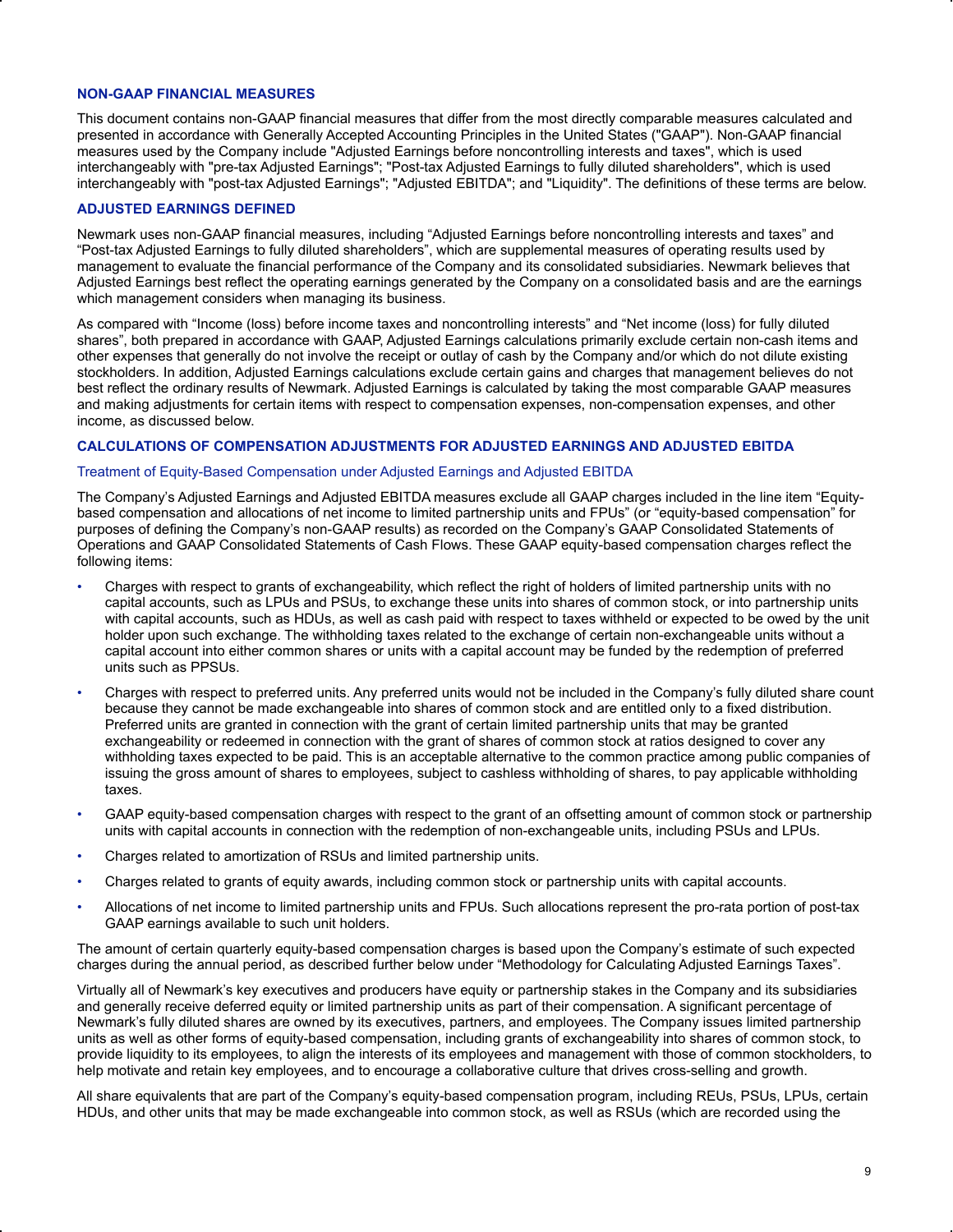treasury stock method), are included in the fully diluted share count when issued or at the beginning of the subsequent quarter after the date of grant. Generally, limited partnership units other than preferred units are expected to be paid a pro-rata distribution based on Newmark's calculation of Adjusted Earnings per fully diluted share.

## Certain Other Compensation-Related Items under Adjusted Earnings and Adjusted EBITDA

Newmark also excludes various other GAAP items that management views as not reflective of the Company's underlying performance for the given period from its calculation of Adjusted Earnings and Adjusted EBITDA. These may include compensation-related items with respect to cost-saving initiatives, such as severance charges incurred in connection with headcount reductions as part of broad restructuring and/or cost savings plans.

The Company also excludes compensation charges related to non-cash GAAP gains attributable to originated mortgage servicing rights (which Newmark refers to as "OMSRs") because these gains are also excluded from Adjusted Earnings and Adjusted EBITDA.

#### Excluded Compensation-Related Items with Respect to the 2021 Equity Event under Adjusted Earnings and Adjusted EBITDA (Beginning in Third Quarter 2021, as Updated)

Newmark does not view the GAAP compensation charges related to 2021 Equity Event that were not equity-based compensation as being reflective of its ongoing operations (the "Impact of the 2021 Equity Event"). These consisted of charges relating to cash paid to independent contractors for their withholding taxes and the cash redemption of HDUs. These were recorded as expenses based on Newmark's previous non-GAAP results, but were excluded in the recast non-GAAP results beginning in the third quarter of 2021 for the following reasons:

- But for the 2021 Equity Event, the items comprising such charges would have otherwise been settled in shares and been recorded as equity-based compensation in future periods, as is the Company's normal practice. Had this occurred, such amounts would have been excluded from Adjusted Earnings and Adjusted EBITDA, and would also have resulted in higher fully diluted share counts, all else equal.
- Newmark views the fully diluted share count reduction related to the 2021 Equity Event to be economically similar to the common practice among public companies of issuing the net amount of common shares to employees for their vested stockbased compensation, selling a portion of the gross shares pay applicable withholding taxes, and separately making open market repurchases of common shares.
- There was nothing comparable to the 2021 Equity Event in 2020 and nothing similar is currently contemplated after 2021. Accordingly, the only prior period recast with respect to the 2021 Equity Event was the second quarter of 2021.

#### Calculation of Non-Compensation Expense Adjustments for Adjusted Earnings

Newmark's calculation of pre-tax Adjusted Earnings excludes non-cash GAAP charges related to the following:

- Amortization of intangibles with respect to acquisitions.
- Amortization of mortgage servicing rights (which Newmark refers to as "MSRs"). Under GAAP, the Company recognizes OMSRs equal to the fair value of servicing rights retained on mortgage loans originated and sold. Subsequent to the initial recognition at fair value, MSRs are carried at the lower of amortized cost or fair value and amortized in proportion to the net servicing revenue expected to be earned. However, it is expected that any cash received with respect to these servicing rights, net of associated expenses, will increase Adjusted Earnings and Adjusted EBITDA in future periods.
- Various other GAAP items that management views as not reflective of the Company's underlying performance for the given period, including non-compensation-related charges incurred as part of broad restructuring and/or cost savings plans. Such GAAP items may include charges for exiting leases and/or other long-term contracts as part of cost-saving initiatives, as well as non-cash impairment charges related to assets, goodwill and/or intangibles created from acquisitions.

#### Non-Cash Adjustment for Originated Mortgage Servicing Rights Revenue for Adjusted Earnings

Newmark's calculation of pre-tax Adjusted Earnings excludes non-cash GAAP gains attributable to OMSRs. Beginning in the fourth quarter of 2020, OMSRs are no longer included in non-compensation adjustments for Adjusted Earnings but instead shown as a separate line item in the Company's "Reconciliation of GAAP Net Income Available to Common Stockholders to Adjusted Earnings Before Noncontrolling Interests and Taxes and GAAP Fully Diluted EPS to Post-Tax Adjusted EPS". This presentation has no impact on previously reported Adjusted Earnings.

## Calculation of Other (income) losses for Adjusted Earnings and Adjusted EBITDA (Beginning in Third Quarter 2021, as Updated)

Adjusted Earnings calculations also exclude certain other non-cash, non-dilutive, and/or non-economic items, which may, in some periods, include:

- Unusual, one-time, non-ordinary or non-recurring gains or losses.
- Non-cash GAAP asset impairment charges.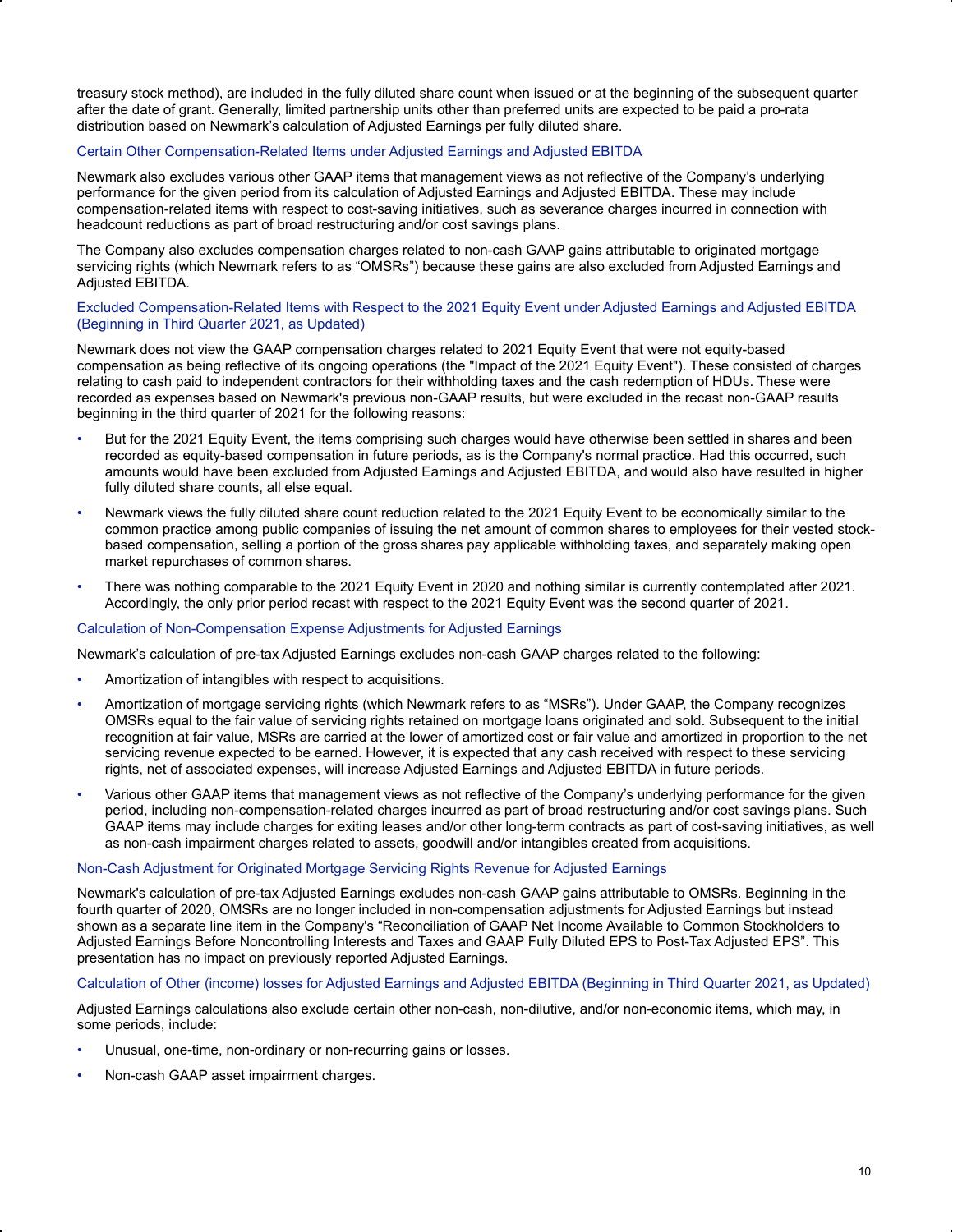- The impact of any unrealized non-cash mark-to-market gains or losses on "Other income (loss)" related to the variable share forward agreements with respect to Newmark's receipt of the Nasdaq payments in 2021 and 2022 and the 2020 Nasdaq payment (the "Nasdaq Forwards").
- Mark-to-market adjustments for non-marketable investments.
- Certain other non-cash, non-dilutive, and/or non-economic items.

Due to the sale of Nasdaq's U.S. fixed income business in the second quarter of 2021, the Nasdaq Earn-out and related Forward settlements were accelerated, less certain previously disclosed adjustments. Because these shares were originally expected to be received over a 15 year period ending in 2027, the Earn-out had been included in calculations of Adjusted Earnings and Adjusted EBITDA under Newmark's previous non-GAAP methodology. Due to the acceleration of the Earn-out and the Nasdaq Forwards, the Company now views results excluding certain items related to the Earn-out to be a better reflection of the underlying performance of Newmark's ongoing operations. Therefore, beginning with the third quarter of 2021, other (income) losses for Adjusted Earnings and Adjusted EBITDA also excludes the impact of the below items. These items may collectively be referred to as the "Impact of Nasdaq".

- Realized gains related to the accelerated receipt on June 25, 2021 of Nasdaq shares.
- Realized gains or losses and unrealized mark-to-market gains or losses with respect to Nasdaq shares received prior to the Earn-out acceleration.
- The impact of any unrealized non-cash mark-to-market gains or losses on "Other income (loss)" related to the variable share forward agreements with respect to Newmark's receipt of the Nasdaq payments in 2021 and 2022 and the 2020 Nasdaq payment (the "Nasdaq Forwards"). This item was historically excluded under the previous non-GAAP definitions.
- Other items related to the Earn-out.

Upon further consideration, Newmark's calculations of non-GAAP "Other income (loss)" will continue to include dividend income on Nasdaq shares, as these dividends contribute to cash flow and are generally correlated to Newmark's interest expense on short term borrowing against such shares. All other things being equal, as Newmark sells Nasdaq shares, both its interest expense and dividend income will decline.

## **METHODOLOGY FOR CALCULATING ADJUSTED EARNINGS TAXES**

Although Adjusted Earnings are calculated on a pre-tax basis, Newmark also reports post-tax Adjusted Earnings to fully diluted shareholders. The Company defines post-tax Adjusted Earnings to fully diluted shareholders as pre-tax Adjusted Earnings reduced by the non-GAAP tax provision described below and net income (loss) attributable to noncontrolling interest for Adjusted Earnings.

The Company calculates its tax provision for post-tax Adjusted Earnings using an annual estimate similar to how it accounts for its income tax provision under GAAP. To calculate the quarterly tax provision under GAAP, Newmark estimates its full fiscal year GAAP income before noncontrolling interests and taxes and the expected inclusions and deductions for income tax purposes, including expected equity-based compensation during the annual period. The resulting annualized tax rate is applied to Newmark's quarterly GAAP income before income taxes and noncontrolling interests. At the end of the annual period, the Company updates its estimate to reflect the actual tax amounts owed for the period.

To determine the non-GAAP tax provision, Newmark first adjusts pre-tax Adjusted Earnings by recognizing any, and only, amounts for which a tax deduction applies under applicable law. The amounts include charges with respect to equity-based compensation; certain charges related to employee loan forgiveness; certain net operating loss carryforwards when taken for statutory purposes; and certain charges related to tax goodwill amortization. These adjustments may also reflect timing and measurement differences, including treatment of employee loans; changes in the value of units between the dates of grants of exchangeability and the date of actual unit exchange; variations in the value of certain deferred tax assets; and liabilities and the different timing of permitted deductions for tax under GAAP and statutory tax requirements.

After application of these adjustments, the result is the Company's taxable income for its pre-tax Adjusted Earnings, to which Newmark then applies the statutory tax rates to determine its non-GAAP tax provision. Newmark views the effective tax rate on pre-tax Adjusted Earnings as equal to the amount of its non-GAAP tax provision divided by the amount of pre-tax Adjusted Earnings.

Generally, the most significant factor affecting this non-GAAP tax provision is the amount of charges relating to equity-based compensation. Because the charges relating to equity-based compensation are deductible in accordance with applicable tax laws, increases in such charges have the effect of lowering the Company's non-GAAP effective tax rate and thereby increasing its post-tax Adjusted Earnings.

Newmark incurs income tax expenses based on the location, legal structure, and jurisdictional taxing authorities of each of its subsidiaries. Certain of the Company's entities are taxed as U.S. partnerships and are subject to the Unincorporated Business Tax ("UBT") in New York City. Any U.S. federal and state income tax liability or benefit related to the partnership income or loss, with the exception of UBT, rests with the unit holders rather than with the partnership entity. The Company's consolidated financial statements include U.S. federal, state, and local income taxes on the Company's allocable share of the U.S. results of operations. Outside of the U.S., Newmark is expected to operate principally through subsidiary corporations subject to local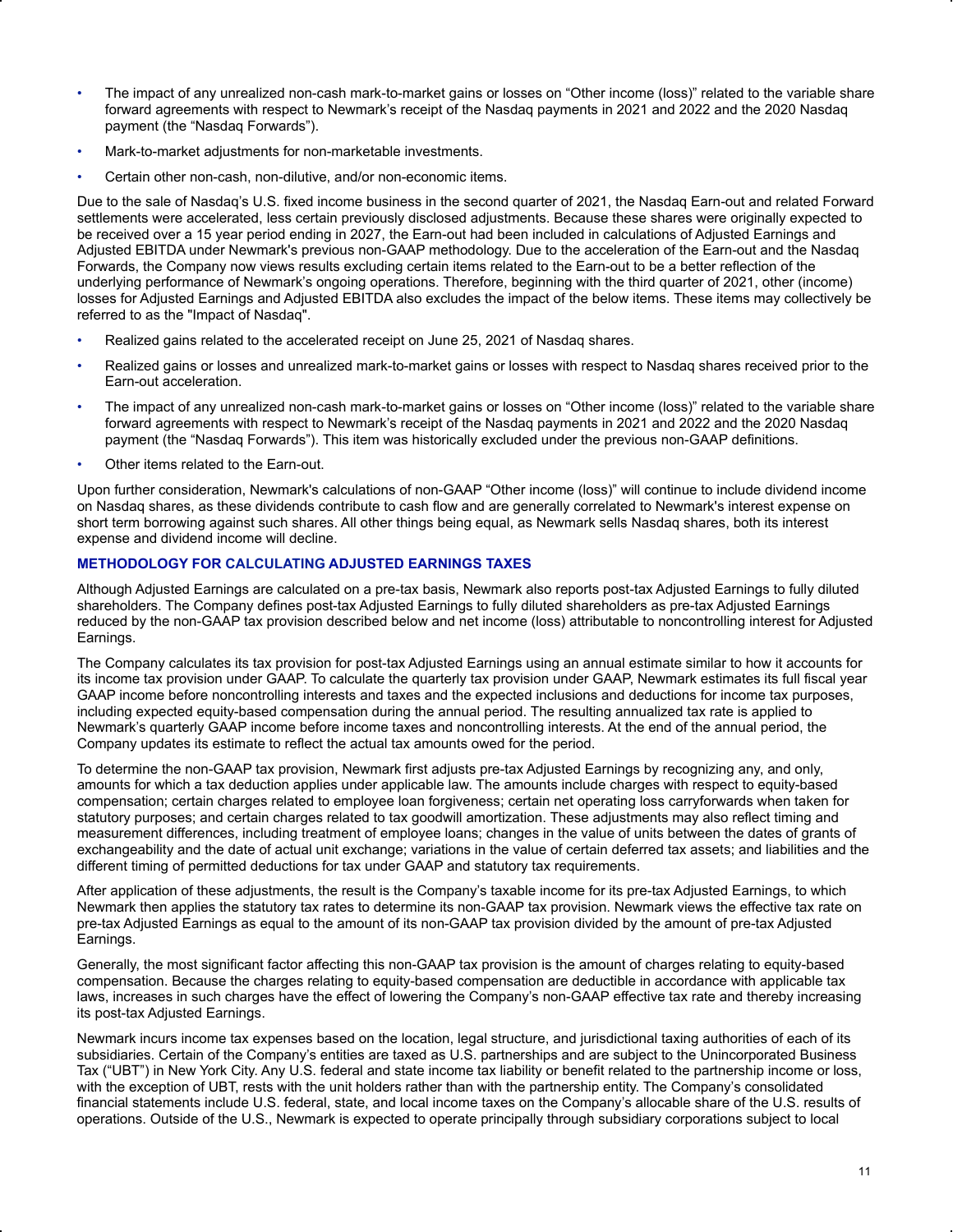income taxes. For these reasons, taxes for Adjusted Earnings are expected to be presented to show the tax provision the consolidated Company would expect to pay if 100% of earnings were taxed at global corporate rates.

## **CALCULATIONS OF PRE- AND POST-TAX ADJUSTED EARNINGS PER SHARE**

Newmark's pre-tax Adjusted Earnings and post-tax Adjusted Earnings per share calculations assume either that:

- The fully diluted share count includes the shares related to any dilutive instruments, but excludes the associated expense, net of tax, when the impact would be dilutive; or
- The fully diluted share count excludes the shares related to these instruments, but includes the associated expense, net of tax.

The share count for Adjusted Earnings excludes certain shares and share equivalents expected to be issued in future periods but not yet eligible to receive dividends and/or distributions. Each quarter, the dividend payable to Newmark's stockholders, if any, is expected to be determined by the Company's Board of Directors with reference to a number of factors, including post-tax Adjusted Earnings per share. Newmark may also pay a pro-rata distribution of net income to limited partnership units, as well as to Cantor for its noncontrolling interest. The amount of this net income, and therefore of these payments per unit, would be determined using the above definition of Adjusted Earnings per share on a pre-tax basis.

The declaration, payment, timing, and amount of any future dividends payable by the Company will be at the discretion of its Board of Directors using the fully diluted share count. In addition, the non-cash preferred dividends are excluded from Adjusted Earnings per share as Newmark expected to redeem the related exchangeable preferred limited partnership units ("EPUs") with Nasdaq shares. For more information on any share count adjustments, see the table of Exhibit 99.1 to this Current Report on Form 8-K and/or the Company's most recent financial results press release titled "Fully Diluted Weighted-Average Share Count for GAAP and Adjusted Earnings."

## **MANAGEMENT RATIONALE FOR USING ADJUSTED EARNINGS**

Newmark's calculation of Adjusted Earnings excludes the items discussed above because they are either non-cash in nature, because the anticipated benefits from the expenditures are not expected to be fully realized until future periods, or because the Company views results excluding these items as a better reflection of the underlying performance of Newmark's ongoing operations. Management uses Adjusted Earnings in part to help it evaluate, among other things, the overall performance of the Company's business, to make decisions with respect to the Company's operations, and to determine the amount of dividends payable to common stockholders and distributions payable to holders of limited partnership units. Dividends payable to common stockholders and distributions payable to holders of limited partnership units are included within "Distributions to stockholders" and "Earnings distributions to limited partnership interests and noncontrolling interests," respectively, in our unaudited, condensed, consolidated statements of cash flows.

The term "Adjusted Earnings" should not be considered in isolation or as an alternative to GAAP net income (loss). The Company views Adjusted Earnings as a metric that is not indicative of liquidity, or the cash available to fund its operations, but rather as a performance measure. Pre- and post-tax Adjusted Earnings, as well as related measures, are not intended to replace the Company's presentation of its GAAP financial results. However, management believes that these measures help provide investors with a clearer understanding of Newmark's financial performance and offer useful information to both management and investors regarding certain financial and business trends related to the Company's financial condition and results of operations. Management believes that the GAAP and Adjusted Earnings measures of financial performance should be considered together.

For more information regarding Adjusted Earnings, see the sections of Exhibit 99.1 to this Current Report on Form 8-K and/or the Company's most recent financial results press release titled "Reconciliation of GAAP Income to Adjusted Earnings and GAAP Fully Diluted EPS to Post-tax Adjusted EPS", including the related footnotes, for details about how Newmark's non-GAAP results are reconciled to those under GAAP.

## **ADJUSTED EBITDA DEFINED**

Newmark also provides an additional non-GAAP financial performance measure, "Adjusted EBITDA", which it defines as GAAP "Net income (loss) available to common stockholders", adjusted for the following items:

- Net income (loss) attributable to noncontrolling interest.
- Provision (benefit) for income taxes.
- OMSR revenue.
- MSR amortization.
- Compensation charges related to OMSRs.
- Other depreciation and amortization.
- Equity-based compensation and allocations of net income to limited partnership units and FPUs.
- Various other GAAP items that management views as not reflective of the Company's underlying performance for the given period. These may include compensation-related items with respect to cost-saving initiatives, such as severance charges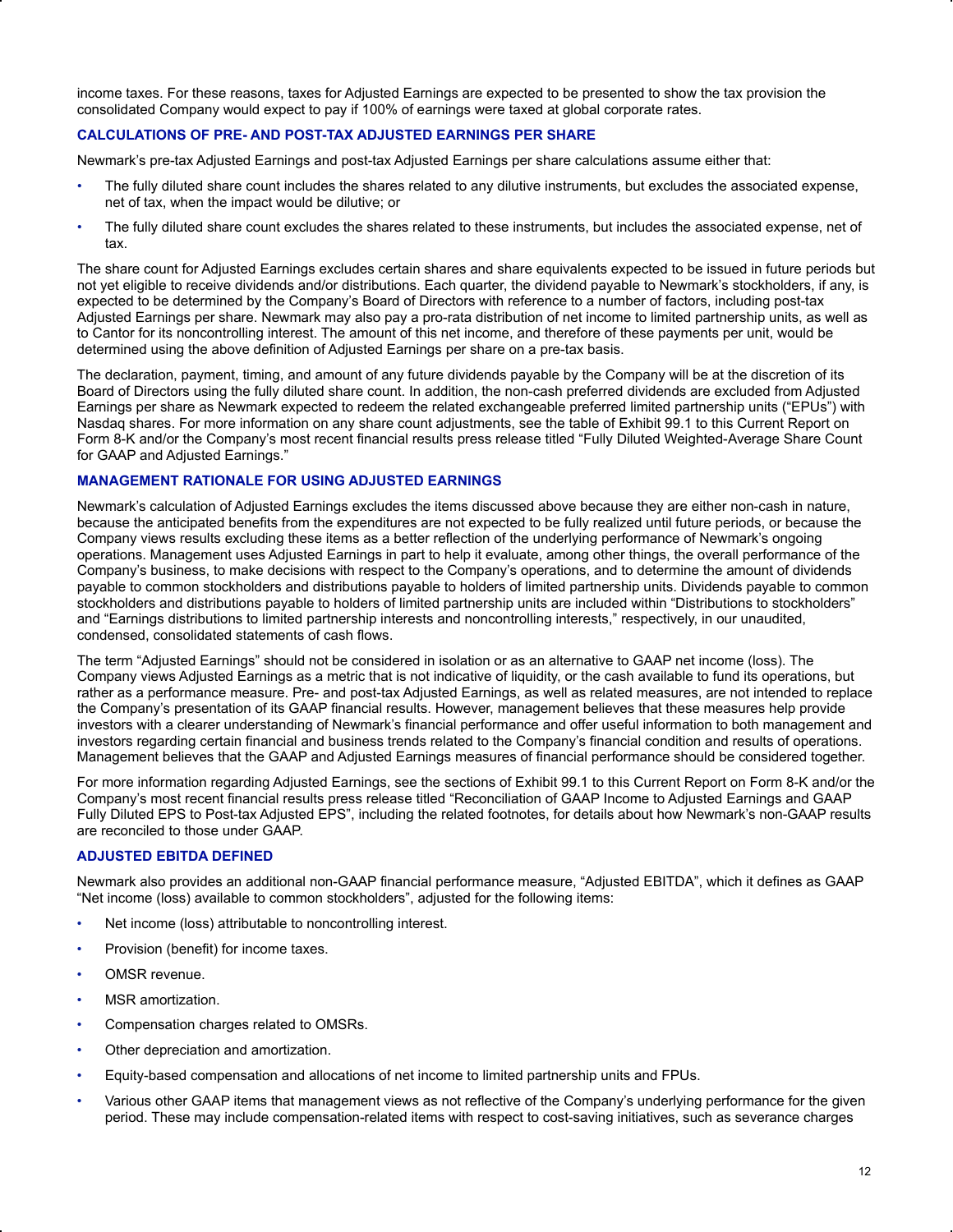incurred in connection with headcount reductions as part of broad restructuring and/or cost savings plans; charges for exiting leases and/or other long-term contracts as part of cost-saving initiatives; and non-cash impairment charges related to assets, goodwill and/or intangibles created from acquisitions.

- Other non-cash, non-dilutive, and/or non-economic items, which may, in certain periods, include the impact of any unrealized non-cash mark-to-market gains or losses on "other income (loss)" related to the variable share forward agreements with respect to Newmark's receipt of the Nasdaq payments in 2021 and 2022 and the 2020 Nasdaq payment (the "Nasdaq Forwards"), as well as mark-to-market adjustments for non-marketable investments.
- Interest expense.

Beginning with the third quarter of 2021, calculation of Adjusted EBITDA excludes the Impact of Nasdaq and the Impact of the 2021 Equity Event, (Together, the "Impact of Nasdaq and the 2021 Equity Event") which are defined above.

Newmark's calculation of Adjusted EBITDA excludes certain items discussed above because they are either non-cash in nature, because the anticipated benefits from the expenditures are not expected to be fully realized until future periods, or because the Company views excluding these items as a better reflection of the underlying performance Newmark's ongoing operations. The Company's management believes that its Adjusted EBITDA measure is useful in evaluating Newmark's operating performance, because the calculation of this measure generally eliminates the effects of financing and income taxes and the accounting effects of capital spending and acquisitions, which would include impairment charges of goodwill and intangibles created from acquisitions. Such items may vary for different companies for reasons unrelated to overall operating performance. As a result, the Company's management uses this measure to evaluate operating performance and for other discretionary purposes. Newmark believes that Adjusted EBITDA is useful to investors to assist them in getting a more complete picture of the Company's financial results and operations.

Since Newmark's Adjusted EBITDA is not a recognized measurement under GAAP, investors should use this measure in addition to GAAP measures of net income when analyzing Newmark's operating performance. Because not all companies use identical EBITDA calculations, the Company's presentation of Adjusted EBITDA may not be comparable to similarly titled measures of other companies. Furthermore, Adjusted EBITDA is not intended to be a measure of free cash flow or GAAP cash flow from operations because the Company's Adjusted EBITDA does not consider certain cash requirements, such as tax and debt service payments.

For more information regarding Adjusted EBITDA, see the section of Exhibit 99.1 to this Current Report on Form 8-K and/or the Company's most recent financial results press release titled "Reconciliation of GAAP Income to Adjusted EBITDA", including the related footnotes, for details about how Newmark's non-GAAP results are reconciled to those under GAAP EPS.

#### **TIMING OF OUTLOOK FOR CERTAIN GAAP AND NON-GAAP ITEMS**

Newmark anticipates providing forward-looking guidance for GAAP revenues and for certain non-GAAP measures from time to time. However, the Company does not anticipate providing an outlook for other GAAP results. This is because certain GAAP items, which are excluded from Adjusted Earnings and/or Adjusted EBITDA, are difficult to forecast with precision before the end of each period. The Company therefore believes that it is not possible for it to have the required information necessary to forecast GAAP results or to quantitatively reconcile GAAP forecasts to non-GAAP forecasts with sufficient precision without unreasonable efforts. For the same reasons, the Company is unable to address the probable significance of the unavailable information. The relevant items that are difficult to predict on a quarterly and/or annual basis with precision and may materially impact the Company's GAAP results include, but are not limited, to the following:

- Certain equity-based compensation charges that may be determined at the discretion of management throughout and up to the period-end.
- Unusual, one-time, non-ordinary, or non-recurring items.
- The impact of gains or losses on certain marketable securities, as well as any gains or losses related to associated mark-tomarket movements and/or hedging. These items are calculated using period-end closing prices.
- Non-cash asset impairment charges, which are calculated and analyzed based on the period-end values of the underlying assets. These amounts may not be known until after period-end.
- Acquisitions, dispositions, and/or resolutions of litigation, which are fluid and unpredictable in nature.

#### **LIQUIDITY DEFINED**

Newmark may also use a non-GAAP measure called "liquidity". The Company considers liquidity to be comprised of the sum of cash and cash equivalents, marketable securities, and reverse repurchase agreements (if any), less securities lent out in securities loaned transactions and repurchase agreements. The Company considers liquidity to be an important metric for determining the amount of cash that is available or that could be readily available to the Company on short notice. For more information regarding liquidity, see the section of Exhibit 99.1 to this Current Report on Form 8-K and/or the Company's most recent financial results press release titled "Liquidity Analysis", including any related footnotes, for details about how Newmark's non-GAAP results are reconciled to those under GAAP.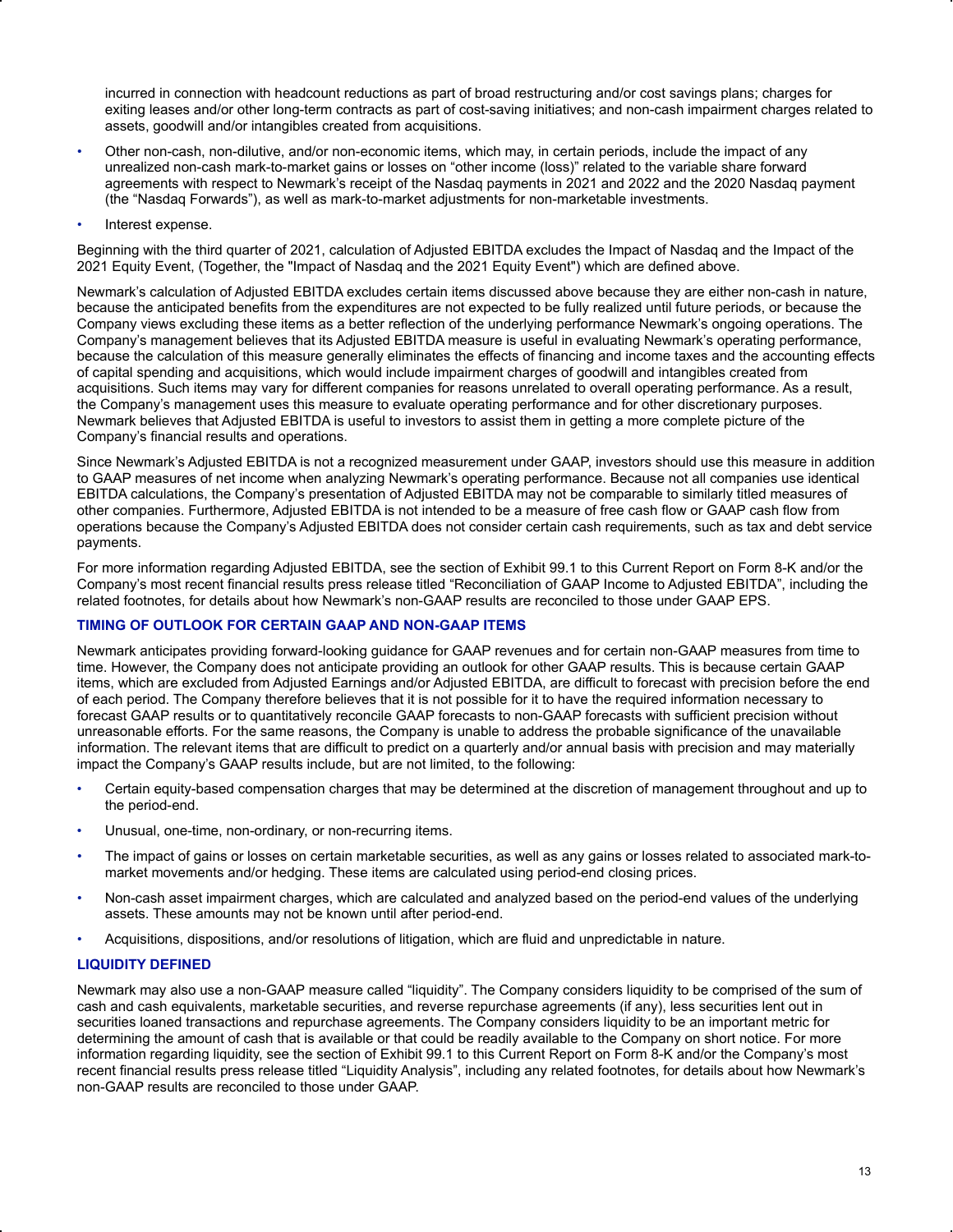## **NEWMARK GROUP, INC.**

## **RECONCILIATION OF GAAP NET INCOME AVAILABLE TO COMMON STOCKHOLDERS TO ADJUSTED EARNINGS BEFORE NONCONTROLLING INTERESTS AND TAXES AND GAAP FULLY DILUTED EPS TO POST-TAX ADJUSTED EPS**

## **(in thousands, except per share data)**

## **(unaudited)**

|                                                                                                                | <b>Three Months Ended</b><br>December 31. |    | Year Ended December 31, |    |             |    |            |
|----------------------------------------------------------------------------------------------------------------|-------------------------------------------|----|-------------------------|----|-------------|----|------------|
|                                                                                                                | 2021                                      |    | 2020                    |    | 2021        |    | 2020       |
| GAAP net income available to common stockholders                                                               | \$149,329                                 |    | \$(3,781)               |    | \$750,726   |    | \$80,060   |
| Provision for income taxes (1)                                                                                 | 36,386                                    |    | (1, 165)                |    | 242,958     |    | 36,993     |
| Net income attributable to noncontrolling interests (2)                                                        | 35,779                                    |    | (1,346)                 |    | 227,406     |    | 29,217     |
| GAAP income before income taxes and noncontrolling interests                                                   | \$221,494                                 |    | \$(6,292)               |    | \$1,221,090 |    | \$146,270  |
| Pre-tax adjustments:                                                                                           |                                           |    |                         |    |             |    |            |
| <b>Compensation adjustments:</b>                                                                               |                                           |    |                         |    |             |    |            |
| Equity-based compensation and allocations of net income to limited<br>partnership units and FPUs (3)           | 40,603                                    |    | 56,215                  |    | 356,347     |    | 130,759    |
| Other compensation adjustments (4)                                                                             | 2,618                                     |    | 6,727                   |    | 209,760     |    | 14,281     |
| <b>Total Compensation adjustments</b>                                                                          | 43,221                                    |    | 62,942                  |    | 566,107     |    | 145,040    |
| <b>Non-Compensation adjustments:</b>                                                                           |                                           |    |                         |    |             |    |            |
| Amortization of intangibles (5)                                                                                | 2,361                                     |    | 1,958                   |    | 8,864       |    | 7,012      |
| MSR amortization (6)                                                                                           | 31,937                                    |    | 25,315                  |    | 89,791      |    | 111,252    |
| Other non-compensation adjustments (7)                                                                         | 2,793                                     |    | 13,060                  |    | 17,806      |    | 3,701      |
| <b>Total Non-Compensation expense adjustments</b>                                                              | 37,091                                    |    | 40,333                  |    | 116,461     |    | 121,965    |
| Non-cash adjustment for OMSR revenue (8)                                                                       | (48, 230)                                 |    | (62, 392)               |    | (136, 406)  |    | (194, 814) |
| Other (income) loss, net                                                                                       |                                           |    |                         |    |             |    |            |
| Other non-cash, non-dilutive, and/or non-economic items and<br>Nasdag (9)                                      | (43, 791)                                 |    | 58,359                  |    | (1,229,626) |    | (26,689)   |
| Total Other (income) loss, net                                                                                 | (43, 791)                                 |    | 58,359                  |    | (1,229,626) |    | (26, 689)  |
| <b>Total pre-tax adjustments</b>                                                                               | (11, 709)                                 |    | 99,242                  |    | (683, 464)  |    | 45,502     |
| Adjusted Earnings before noncontrolling interests and taxes<br>("Pre-tax Adiusted Earnings")                   | \$209,785                                 |    | \$92,950                |    | \$537,626   |    | \$191,772  |
| GAAP net income available to common stockholders                                                               | \$149,329                                 |    | \$(3,781)               |    | \$750,726   |    | \$80,060   |
| Allocations of net income to noncontrolling interests (10)                                                     | 34,665                                    |    | (1,890)                 |    | 223,926     |    | 28,014     |
| Total pre-tax adjustments (from above)                                                                         | (11, 709)                                 |    | 99,242                  |    | (683, 464)  |    | 45,502     |
| Income tax adjustment to reflect Adjusted Earnings taxes (1)                                                   | (6, 333)                                  |    | (17, 860)               |    | 141,215     |    | 5,515      |
| Post-tax Adjusted Earnings to fully diluted shareholders ("Post-<br>tax Adjusted Earnings")<br>Per Share Data: | \$165,953                                 |    | \$75,711                |    | \$432,403   |    | \$159,091  |
| GAAP fully diluted earnings per share (11)                                                                     | \$<br>0.74                                | \$ | $(0.03)$ \$             |    | 3.80        | \$ | 0.39       |
| Allocation of net income to noncontrolling interests                                                           |                                           |    |                         |    | (0.01)      |    |            |
| Exchangeable preferred limited partnership units non-cash preferred<br>dividends                               |                                           |    | 0.01                    |    | 0.02        |    | 0.02       |
| Total pre-tax adjustments (from above)                                                                         | (0.05)                                    |    | 0.37                    |    | (2.59)      |    | 0.17       |
| Income tax adjustment to reflect adjusted earnings taxes                                                       | (0.02)                                    |    | (0.07)                  |    | 0.53        |    | 0.02       |
| Other                                                                                                          | (0.02)                                    |    | 0.01                    |    | (0.12)      |    |            |
| Post-tax Adjusted Earnings Per Share ("Adjusted Earnings EPS")                                                 | \$<br>0.65                                | \$ | 0.29                    | \$ | 1.64        | \$ | 0.60       |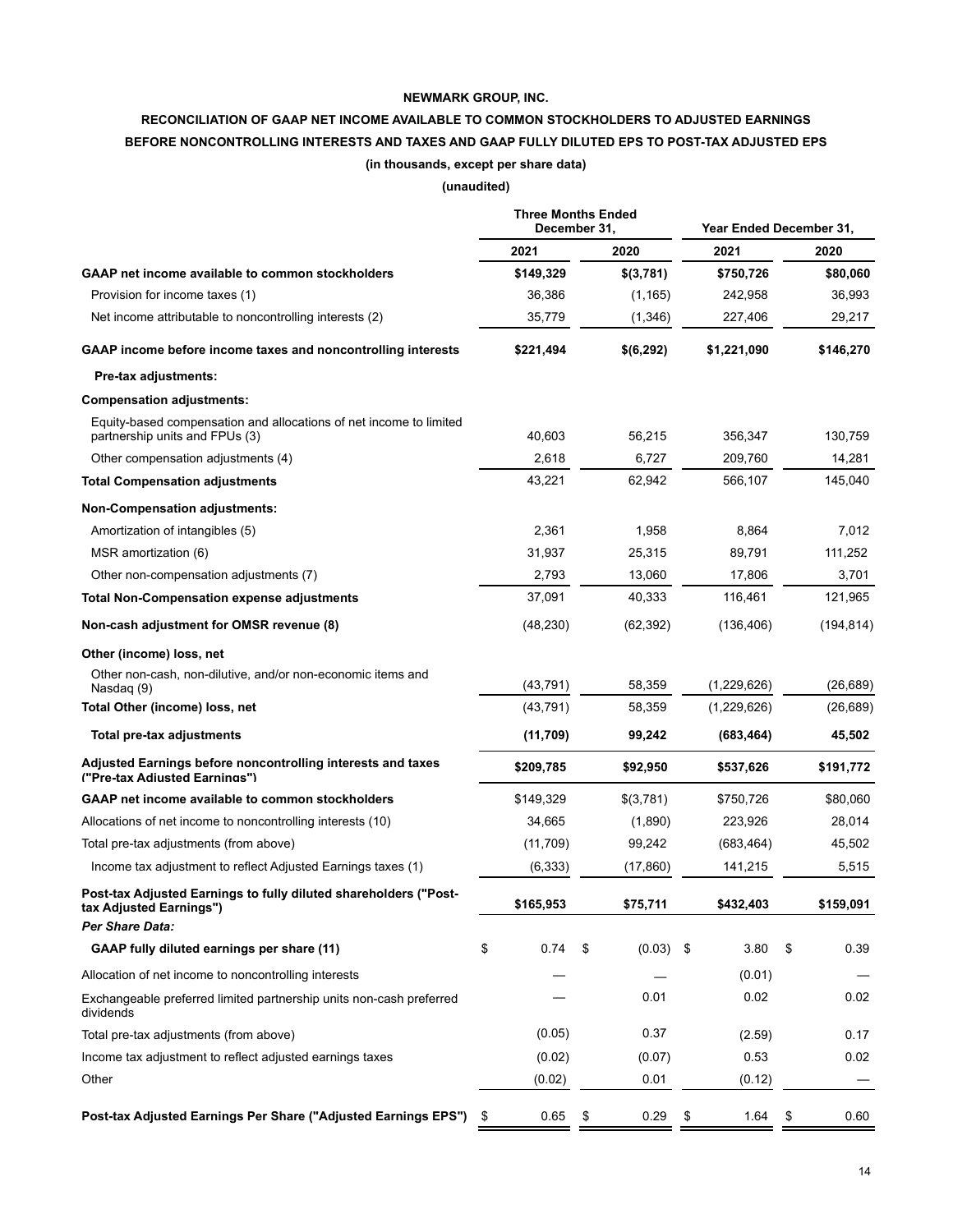| Pre-tax adjusted earnings per share                                  | 0.82     | 0.35    | 2.04        | 0.72     |
|----------------------------------------------------------------------|----------|---------|-------------|----------|
| Total Other (income) loss, net                                       | (43.791) | 58.359  | (1.229.626) | (26,689) |
| Fully diluted weighted-average shares of common stock<br>outstanding | 254.318  | 264.868 | 263.954     | 264,851  |

#### **Notes to the above table:**

(1) Newmark's GAAP provision (benefit) for income taxes is calculated based on an annualized methodology. Newmark includes additional taxdeductible items when calculating the provision (benefit) for taxes with respect to Adjusted Earnings using an annualized methodology. These include tax-deductions related to equity-based compensation, and certain net-operating loss carryforwards. The adjustment in the tax provision to reflect Adjusted Earnings is shown below (in millions):

|                                                    |      | Three Months Ended December 31,<br>Year Ended December 31, |            |  |         |  |       |  |  |
|----------------------------------------------------|------|------------------------------------------------------------|------------|--|---------|--|-------|--|--|
|                                                    | 2021 |                                                            | 2020       |  | 2021    |  | 2020  |  |  |
| GAAP provision for (benefit from) income taxes     | 36.4 |                                                            | $(1.2)$ \$ |  | 243.0   |  | 37.0  |  |  |
| Income tax adjustment to reflect Adjusted Earnings | 6.3  |                                                            | 17.8       |  | (141.2) |  | (5.5) |  |  |
| Provision for income taxes for Adjusted Earnings   | 42.7 |                                                            | 16.6       |  | 101.8   |  | 31.5  |  |  |

(2) 'Primarily represents Cantor's pro-rata portion of Newmark's net income and the noncontrolling portion of Newmark's net income in subsidiaries which are not wholly owned.

(3) 'The components of equity-based compensation and allocations of net income to limited partnership units and FPUs are as follows (in millions):

|                                                                                                  | Three Months Ended December 31, |     |       |      |        | Year Ended December 31, |       |  |
|--------------------------------------------------------------------------------------------------|---------------------------------|-----|-------|------|--------|-------------------------|-------|--|
|                                                                                                  | 2021                            |     | 2020  |      | 2021   |                         | 2020  |  |
| Issuance of common stock and exchangeability<br>expenses                                         | \$<br>14.5                      | -\$ | 47.4  | - \$ | 312.7  | S                       | 69.0  |  |
| Allocations of net income (loss)                                                                 | 17.1                            |     | (0.3) |      | 55.2   |                         | 30.5  |  |
| Limited partnership units amortization                                                           | 3.7                             |     | 5.9   |      | (28.4) |                         | 18.7  |  |
| <b>RSU Amortization Expense</b>                                                                  | 5.3                             |     | 3.3   |      | 16.9   |                         | 12.6  |  |
| Equity-based compensation and allocations of net<br>income to limited partnership units and FPUs | \$<br>40.6                      | S   | 56.3  | - \$ | 356.4  | S                       | 130.8 |  |

(4) Includes compensation expenses related to severance charges as a result of the cost savings initiatives of \$0.5 million and \$4.7 million for the three months ended December 31, 2021, and 2020, respectively, and \$2.5 million and \$8.8 million for the year ended December 31, 2021, and 2020, respectively. Also includes commission charges related to non-cash GAAP gains attributable to OMSR revenues of \$2.1 million and \$2.0 million for the three months ended December 31, 2021, and 2020, respectively, and \$3.5 million and \$5.5 million for year ended December 31, 2021, and 2020. For the three months and year ended December 31, 2021, includes \$0.0 million and \$203.8 million, respectively, related to the 2021 Equity Event.

(5) Includes Non-cash GAAP charges related to the amortization of intangibles with respect to acquisitions.

(6) Adjusted Earnings calculations exclude non-cash GAAP amortization of mortgage servicing rights (which Newmark refers to as "MSRs"). Subsequent to the initial recognition at fair value, MSRs are carried at the lower of amortized cost or fair value and amortized in proportion to the net servicing revenue expected to be earned. However, it is expected that any cash received with respect to these servicing rights, net of associated expenses, will increase Adjusted Earnings in future periods.

(7) Primarily includes asset impairments the Company does not consider a part of its ongoing operations of \$3.1 million and \$12.0 million for the three months ended December 31, 2021, and 2020, respectively, and \$15.0 million and \$2.7 million for the year ended December 31, 2021, and 2020, respectively. Includes legal settlements for \$(0.2) million and \$2.8 million for the three months and year ended December 31, 2021, respectively. December 31, 2020, includes \$12.8 million of acquisitions earnout reversals.

(8) Adjusted Earnings calculations exclude non-cash GAAP gains attributable to originated mortgage servicing rights (which Newmark refers to as "OMSRs"). Under GAAP, Newmark recognizes OMSRs equal to the fair value of servicing rights retained on mortgage loans originated and sold.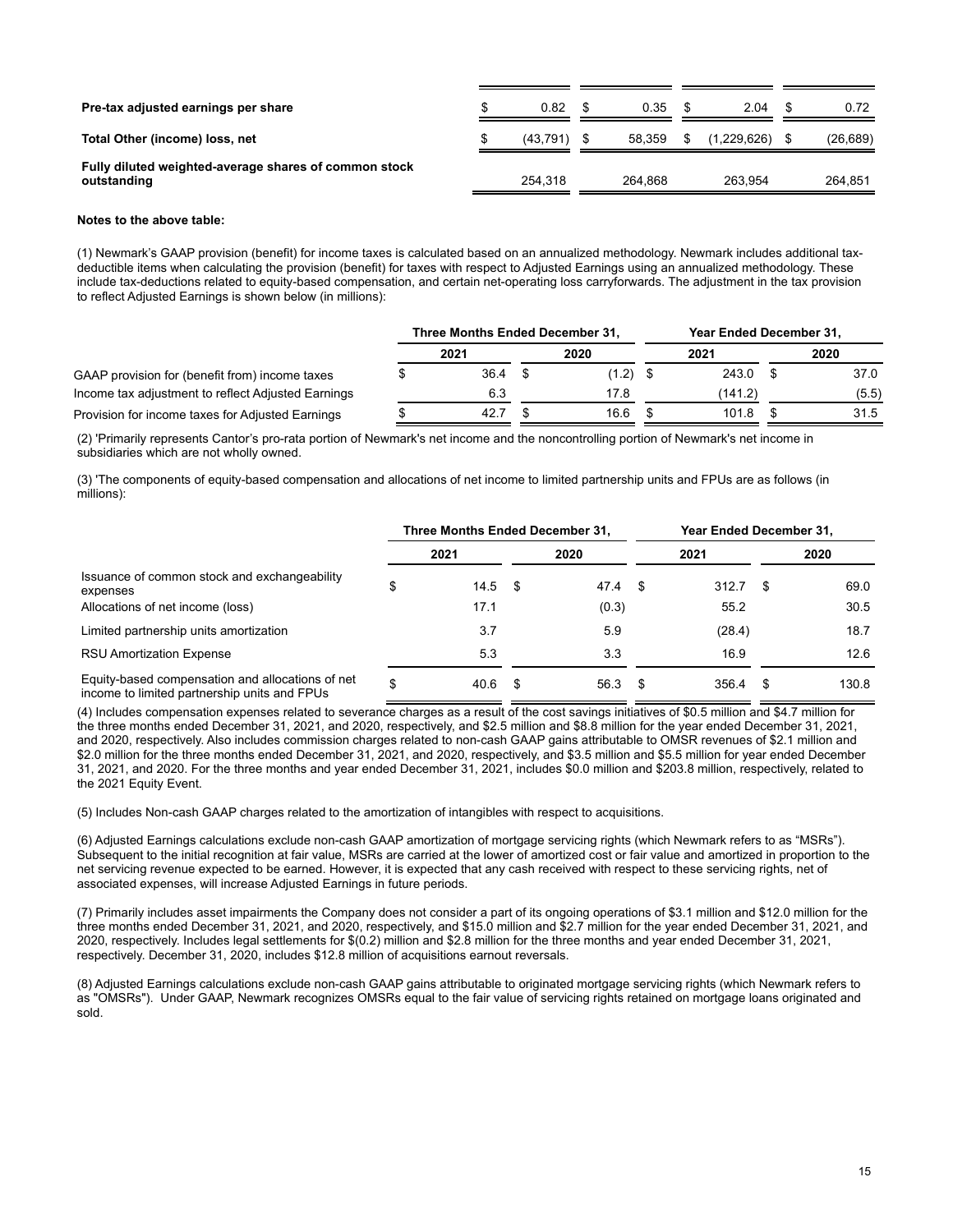(9) The components of non-cash, non-dilutive, non-economic items are as follows (in millions):

|                                                                     |                   | Three Months Ended December 31, |            |  | Year Ended December 31, |  |         |
|---------------------------------------------------------------------|-------------------|---------------------------------|------------|--|-------------------------|--|---------|
|                                                                     | 2021              |                                 | 2020       |  | 2021                    |  | 2020    |
| Nasdag Impact                                                       | \$<br>$(45.0)$ \$ |                                 | $(5.0)$ \$ |  | $(1,212.7)$ \$          |  | (124.7) |
| Unrealized gain on investment                                       |                   |                                 |            |  | (27.8)                  |  |         |
| Mark-to-market (gains)/losses on non-marketable<br>investments, net | 0.9               |                                 | 57.3       |  | (1.6)                   |  | 84.2    |
| Asset impairment                                                    | 0.3               |                                 | 6.1        |  | 12.5                    |  | 13.2    |
| Contingent consideration and other expenses                         |                   |                                 |            |  |                         |  | 0.9     |
|                                                                     | $(43.8)$ \$       |                                 | 58.4       |  | $(1,229.6)$ \$          |  | (26.4)  |

(10) 'Excludes the noncontrolling portion of Newmark's net income in subsidiaries which are not wholly owned.

(11) 'Includes a reduction for dividends on preferred stock or exchangeable preferred partnership units of \$0.0 million and \$6.2 million for the three months and year ended December 31, 2021, respectively, and \$1.6 million and \$9.8 million for the three months and year ended December 31, 2020, respectively. (See Note 1 - and Basis of Presentation" in the Company's most recently filed Form 10-Q or Form 10-K.)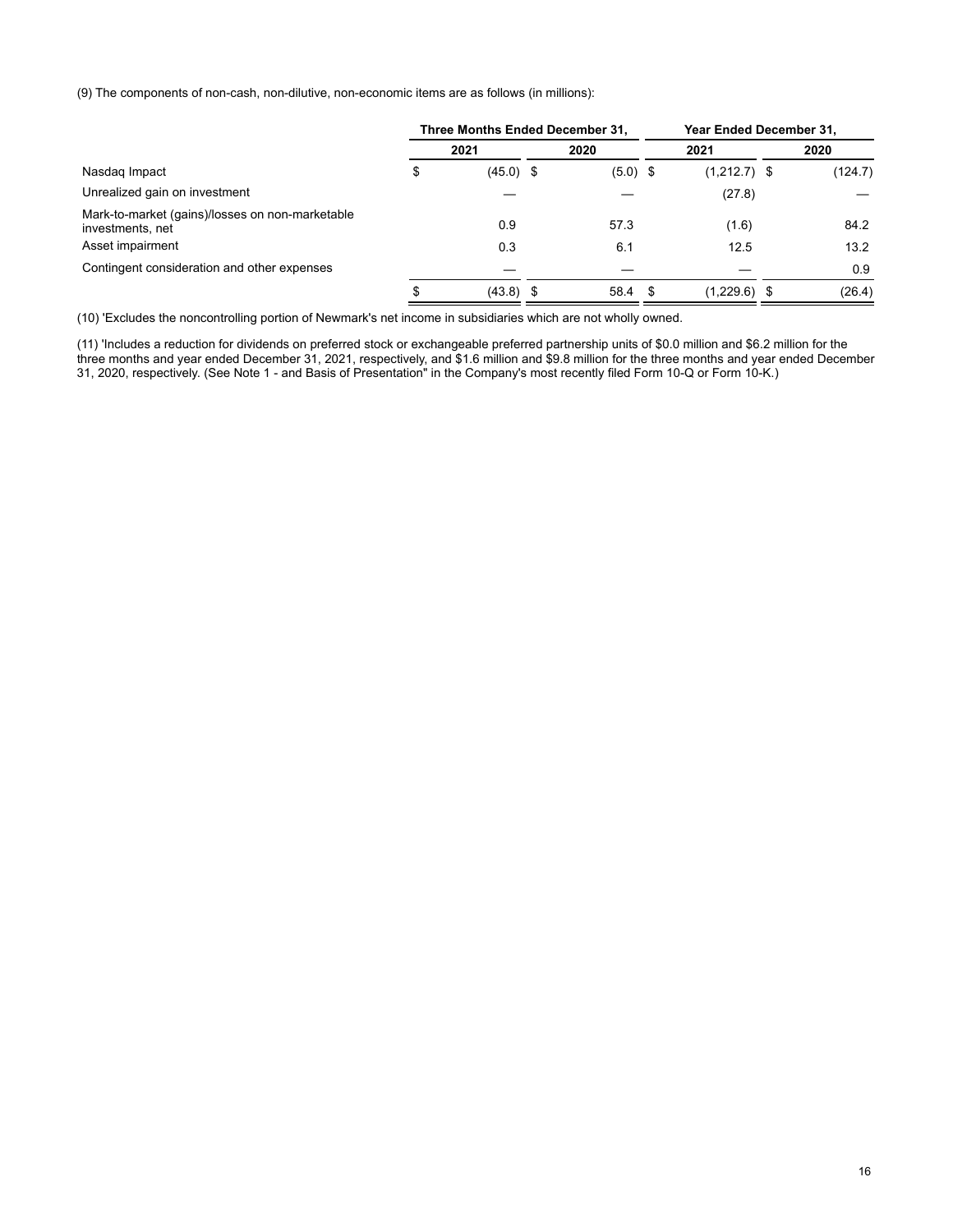#### **NEWMARK GROUP, INC.**

#### **RECONCILIATION OF GAAP NET INCOME (LOSS) AVAILABLE TO COMMON STOCKHOLDERS TO ADJUSTED EBITDA**

#### **(in thousands)**

**(unaudited)**

|                                                                                                      | <b>Three Months Ended December 31,</b> |      |              | Year Ended December 31, |             |      |            |
|------------------------------------------------------------------------------------------------------|----------------------------------------|------|--------------|-------------------------|-------------|------|------------|
|                                                                                                      | 2021                                   |      | 2020         |                         | 2021        |      | 2020       |
| GAAP net income available to common stockholders                                                     | \$<br>149,329                          | - \$ | $(3,781)$ \$ |                         | 750,726     | - \$ | 80,060     |
| Adjustments:                                                                                         |                                        |      |              |                         |             |      |            |
| Net income attributable to noncontrolling interests (1)                                              | 35,779                                 |      | (1,346)      |                         | 227,406     |      | 29,217     |
| Provision for income taxes                                                                           | 36,386                                 |      | (1, 165)     |                         | 242,958     |      | 36,993     |
| OMSR revenue (2)                                                                                     | (48, 230)                              |      | (62, 392)    |                         | (136, 406)  |      | (194, 815) |
| MSR amortization (3)                                                                                 | 31,937                                 |      | 25,315       |                         | 89,791      |      | 111,252    |
| Other depreciation and amortization (4)                                                              | 8,987                                  |      | 11,265       |                         | 31,938      |      | 29,941     |
| Equity-based compensation and allocations of net income to<br>limited partnership units and FPUs (5) | 40,603                                 |      | 56,215       |                         | 356,347     |      | 130,759    |
| Other adjustments (6)                                                                                | 5,380                                  |      | 14,209       |                         | 20,644      |      | 11,016     |
| Other non-cash, non-dilutive, non-economic items and Nasdag (7)                                      | (43, 791)                              |      | 58,851       |                         | (1,025,840) |      | (26,082)   |
| Interest expense                                                                                     | 9,007                                  |      | 10,696       |                         | 39,897      |      | 44,600     |
| <b>Adjusted EBITDA ("AEBITDA")</b>                                                                   | \$<br>225,387                          | \$   | 107,867      |                         | \$597,461   |      | \$252,941  |

(1) Primarily represents portion of Newmark's net income pro-rated for Cantor and BGC employees ownership percentage and the noncontrolling portion of Newmark's net income in subsidiaries.

(2) Non-cash gains attributable to originated mortgage servicing rights.

(3) Non-cash amortization of mortgage servicing rights in proportion to the net servicing revenue expected to be earned.

(4) Includes fixed asset depreciation of \$6.6 million and \$9.3 million for the three months ended December 31, 2021 and 2020, respectively and \$23.1 million and \$22.9 million for the year ended December 31, 2021 and 2020, respectively. Also includes intangible asset amortization and impairments related to acquisitions of \$2.4 million and \$1.7 million for the three months ended December 31, 2021 and 2020, respectively, and \$8.9 million and \$6.7 million for the year ended December 31, 2021 and 2020, respectively.

(5) Please refer to Footnote 3 under Reconciliation of GAAP Net Income (Loss) Available to Common Stockholders to Adjusted Earnings Before Noncontrolling Interests and GAAP Fully Diluted EPS to Post-tax Adjusted EPS for additional information about the components of "Equity-based compensation and allocations of net income to limited partnership units and FPUs".

(6) The components of other adjustments are as follows (in millions):

|                                                                               | <b>Three Months Ended</b><br>December 31, |      |      | Year Ended December 31, |   |          |  |        |
|-------------------------------------------------------------------------------|-------------------------------------------|------|------|-------------------------|---|----------|--|--------|
|                                                                               |                                           | 2021 |      | 2020                    |   | 2021     |  | 2020   |
| Severance charges                                                             | \$                                        | 0.5  | - \$ | 4.7                     | S | $2.5$ \$ |  | 8.8    |
| Assets impairment not considered a part of ongoing operations                 |                                           | 2.8  |      | 7.5                     |   | 14.7     |  | 9.5    |
| Commission charges related to non-GAAP gains Attributable to OMSR<br>revenues |                                           | 2.1  |      | 2.0                     |   | 3.5      |  | 5.5    |
| Acquisition earnout reversal                                                  |                                           |      |      |                         |   |          |  | (12.8) |
|                                                                               | \$                                        | 5.4  |      | 14.2                    | S | 20.6     |  | 11.0   |

(7) 'Please refer to Footnote 9 under Reconciliation of GAAP Net Income (Loss) Available to Common Stockholders to Adjusted Earnings Before Noncontrolling Interests and Taxes and GAAP Fully Diluted EPS to Post-tax Adjusted EPS for additional information about the components of Other non-cash, non-dilutive, non-economic items".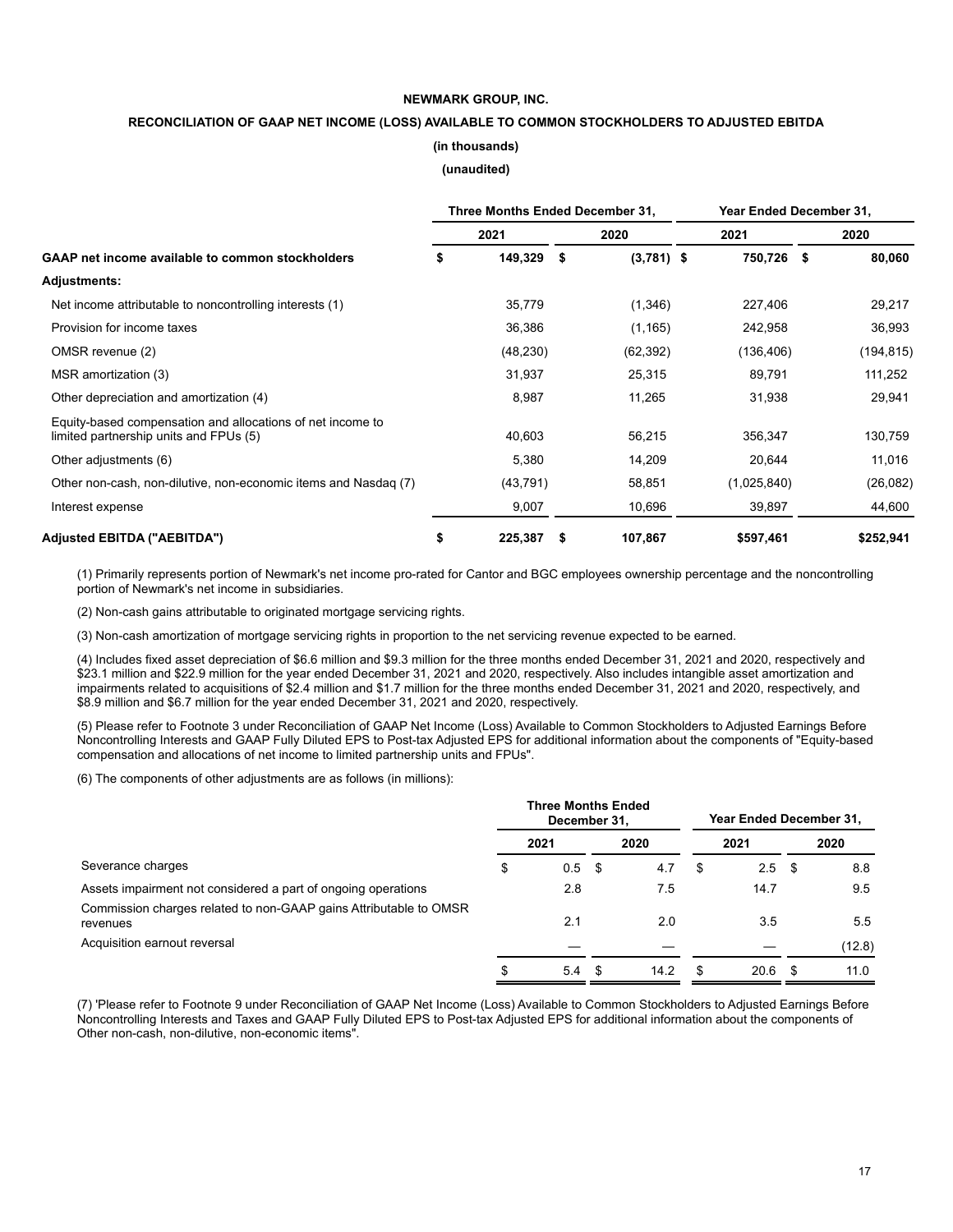## **NEWMARK GROUP, INC.**

## **FULLY DILUTED WEIGHTED-AVERAGE SHARE COUNT**

## **FOR GAAP AND ADJUSTED EARNINGS**

## **(in thousands)**

## **(unaudited)**

|                                                                            | Three Months Ended December 31, |         | Year Ended December 31, |         |  |
|----------------------------------------------------------------------------|---------------------------------|---------|-------------------------|---------|--|
|                                                                            | 2021                            | 2020    | 2021                    | 2020    |  |
| Common stock outstanding                                                   | 192,742                         | 180,830 | 190,179                 | 179,106 |  |
| Limited partnership units                                                  | 25,795                          |         |                         |         |  |
| Cantor units                                                               | 24,274                          |         |                         |         |  |
| Founding partner units                                                     | 3,809                           |         |                         |         |  |
| <b>RSUs</b>                                                                | 5,965                           |         | 4,309                   | 355     |  |
| Other                                                                      | 1,733                           |         | 1,324                   | 229     |  |
| Fully diluted weighted-average share count for GAAP                        | 254,318                         | 180,830 | 195,812                 | 179,690 |  |
| Adjusted Earnings Adjustments:                                             |                                 |         |                         |         |  |
| Common stock outstanding                                                   |                                 |         |                         |         |  |
| Limited partnership units                                                  |                                 | 54,550  | 40,085                  | 57,112  |  |
| Cantor units                                                               |                                 | 22,736  | 23,841                  | 22,789  |  |
| Founding partner units                                                     |                                 | 5,099   | 4,215                   | 5,260   |  |
| <b>RSUs</b>                                                                |                                 | 1,428   |                         |         |  |
| Other                                                                      |                                 | 225     |                         |         |  |
| Fully diluted weighted-average share count for Adjusted<br><b>Earnings</b> | 254,318                         | 264,868 | 263,953                 | 264,850 |  |

## **NEWMARK GROUP, INC. LIQUIDITY ANALYSIS (in thousands)**

## **(unaudited)**

|                                             | December 31,    | December 31,  |
|---------------------------------------------|-----------------|---------------|
|                                             | 2021            | 2020          |
| Cash and cash equivalents                   | \$<br>180.131   | \$<br>191,448 |
| Marketable securities (1)                   | 524.569         | 33,283        |
| Repurchase agreements and securities loaned | \$<br>(140,007) | (33, 278)     |
| Total                                       | \$<br>564,693   | 191,453       |

(1) Undrawn availability on the Credit Facility was \$465.0 million and \$325.0 million as of December 31, 2021 and December 31, 2020, respectively.